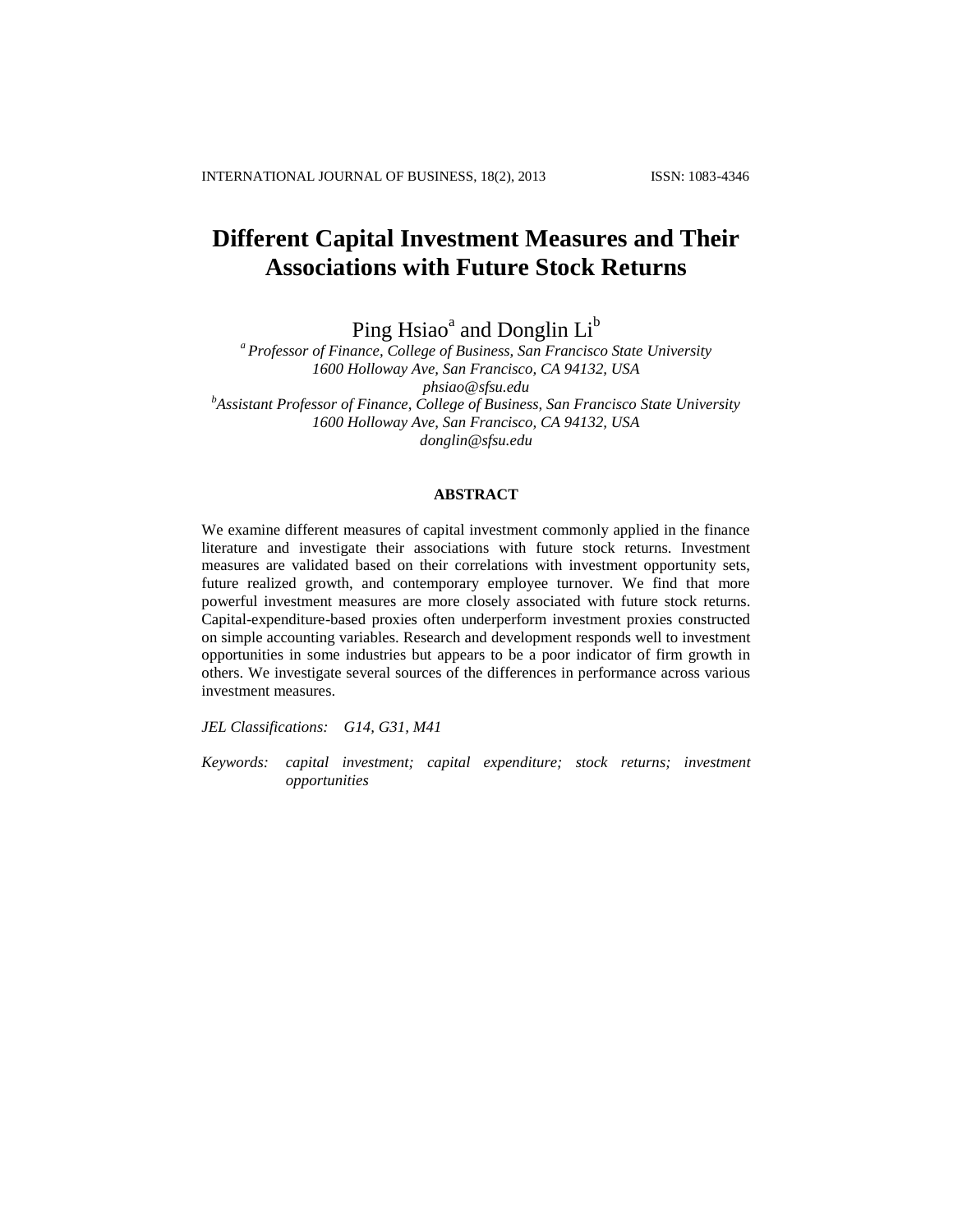### **I. INTRODUCTION**

Financial economists have long recognized that capital investment affects firm growth, risk, and size, and thus, can have a significant impact on firm value (e.g., Berk, Green, and Naik, 1999). A number of recent studies in accounting and finance, including Smith and Watts (1992), Gaver and Gaver (1993), Baber, Janakiraman and Kang (1996), Tang and Li (2008), and Fricke and Fung (2009), examine the association between proxies for capital investment, risk, and firm policies on financing, accounting, and compensation. Relying mainly on intuitive arguments, these studies use different ad hoc proxies for capital investment. The wide differences among these investment measures raise a concern that findings in one study with one investment proxy may not be generalized, especially if the researchers' choice is not a valid measure of investment intensity. For example, researchers have documented different relationships between capital investment and future stock returns using different investment proxies (Titman, Wei, and Xie, 2004; Lev and Thiagarajan, 1993). To date, little research has been done to validate these capital investment measures. Capital investment reacts to investment opportunities, leads to firm growth, and is accompanied by firm structural changes, such as employee turnover. We thus evaluate various proxies for capital investment with these benchmark variables and examine their associations with future stock returns.

Our empirical tests confirm that most investment variables applied in the literature, except capital expenditure scaled by firm value, are valid proxies. However, significant differences exist in the performance of these measures. Investment variables constructed on simple accounting statistics such as growth of property, plant, and equipment (PPE) or growth of long-term assets often perform as well as or even better than more commonly applied investment proxies, i.e., capital expenditure scaled by various deflators. These accounting statistics may capture capital investment more comprehensively as they incorporate effects from firm divestment, investment by acquisition, and non-cash investment. Among variables that are based on capital expenditure, we find that the choice of deflators can significantly affect the performance of these proxies. For example, capital expenditure deflated by PPE generally performs best while capital expenditure deflated by the market value of firm assets appears problematic. Research and development (R&D) responds well to investment opportunities in some industries, such as hi-tech, healthcare, and telecom,but appears to be a poor indicator of firm growth in other industries, such as wholesale, retail, and consumer non-durables. We investigate possible sources for the differences in the performance of these variables and obtain preliminary evidence supporting our explanations. Overall, all better-performing proxies are consistent with the spirit of the Hayashi (1982) model. Moreover, better-performing proxies generally have stronger associations with future stock returns. For instance, out of the four investment measures in Titman et al., there appears to be a monotonic relationship between validation performance and investment-based hedge returns. Thus, refining investment proxies could potentially help investors improve trading profits.

The contribution of this paper is several-fold. First, our results should aid researchers in constructing appropriate investment proxies. More powerful measures may enhance the significance of researchers' findings. Measurement errors in weak investment proxies may bias estimated coefficients when those variables are used as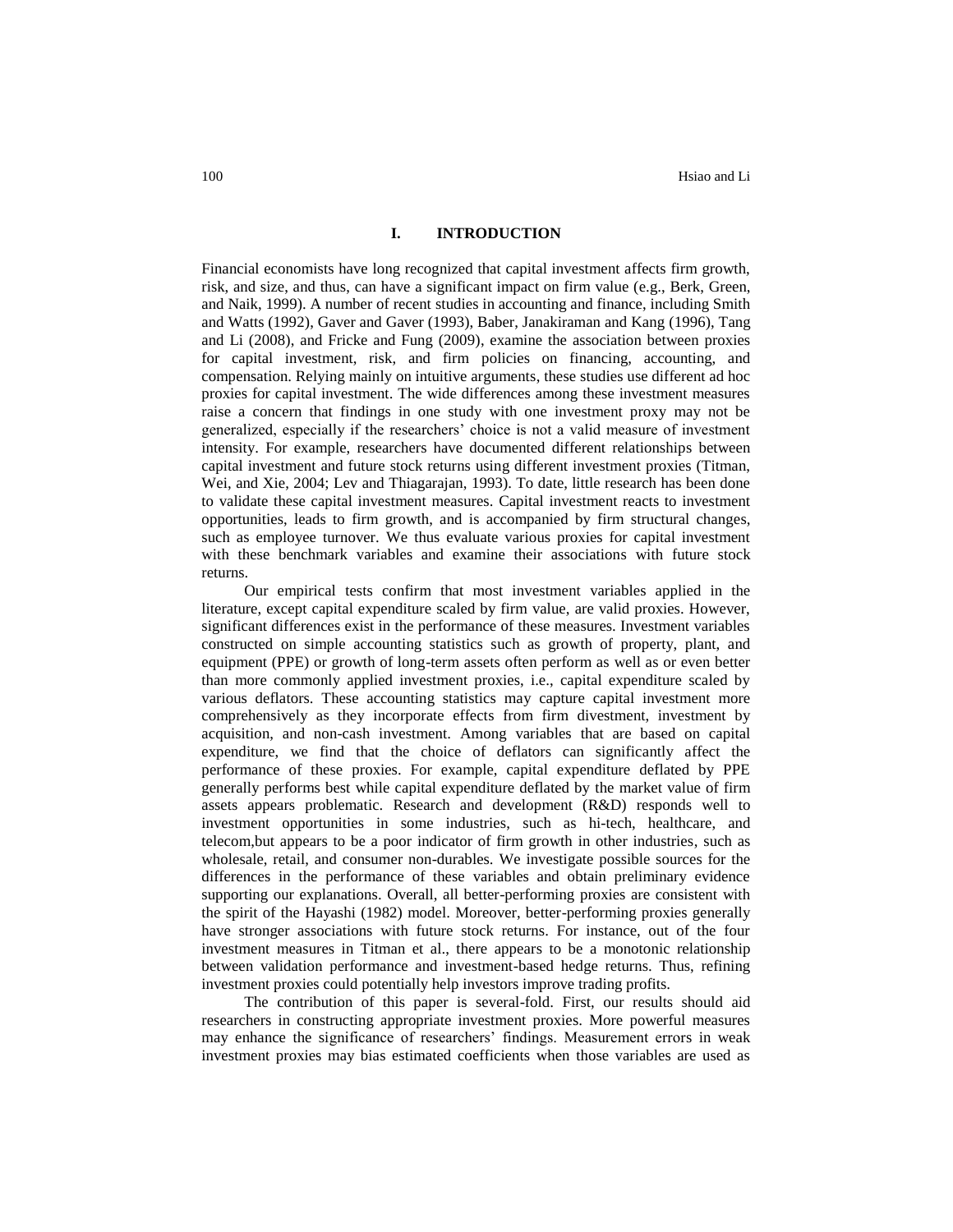independent variables in regressions (e.g., Kang, Kumar and Lee, 2006; Aivazian, Ge, and Qiu, 2005). Second, our results may help to interpret several findings in previous studies that are not robust to the choice of the capital investment proxy. For example, we find that capital expenditure deflated by market value may not be a valid measure of investment. Hence, findings in studies that applied such measures may need to be interpreted with caution (e.g., Smith and Watts, 1992; Vogt, 1997). In another example, Titman, Wei and Xie (2004) find that abnormal investment is negatively correlated with abnormal future stock returns, whereas Lev and Thiagarajan (1993) find that R&D is positively correlated with abnormal future stock returns. We find that the investment variables applied in the two studies differ dramatically in their correlations with profitability-driven investment opportunities. Thus, the contradictory findings in the two studies could be attributable to the choice of investment measurement. Third, our research should interest fundamental analysts as they quest for powerful predictors of stock returns. Lastly, we analyze the performances of various investment proxies within each industry. The results may aid researchers in constructing powerful investment measures for firms in certain industries.

The organization of the paper is as follows: In the next section, we discuss the grounds for our validation approaches and introduce several widely applied investment measures. Section III describes our sample. Section IV reports empirical results, and we conclude in Section V.

# **II. INVESTMENT MEASURES AND BENCHMARK VARIABLES**

We first provide a link that relates investment with investment opportunities. An investment proxy that best reflects investment opportunities may be considered more accurate. In a seminal study, Hayashi (1982) shows that under certain conditions, the following equation holds:  $\frac{1}{1}$ 

$$
\frac{I}{K} = a + \frac{1}{\alpha} [Q - 1] + \lambda
$$
 (1)

where I is firm investment, K is the beginning-of-period capital stock,  $\alpha$  is a parameter linearly increasing in the cost of adjustment function, Q is the present value of profits from new capital investment and represents investment opportunity, and  $\lambda$  is technology shock.

Based on the Hayashi model, two conclusions could be drawn. First, capital investment should be linearly associated with investment opportunity. We thus validate investment measures by their associations with proxies of investment opportunity. Second, a good measure of investment should be deflated by the beginning-of-period capital stock K, either PPE (property, plant and equipment) or long-term assets. Such deflators may work better than other arbitrary variables, such as sales or expenditures in previous years. This prediction is confirmed by our empirical results.

We apply the following variables to proxy for investment opportunities: Tobin's Q, profitability (Blanchard, Rhee and Summers, 1993), past sales growth (Shin and Stulz, 1996), and value of growth opportunity (Richardson, 2006).<sup>2</sup>

Second, we choose a benchmark for ex post realization of investment. Investment leads to future growth in sales, earnings, and book values. Following a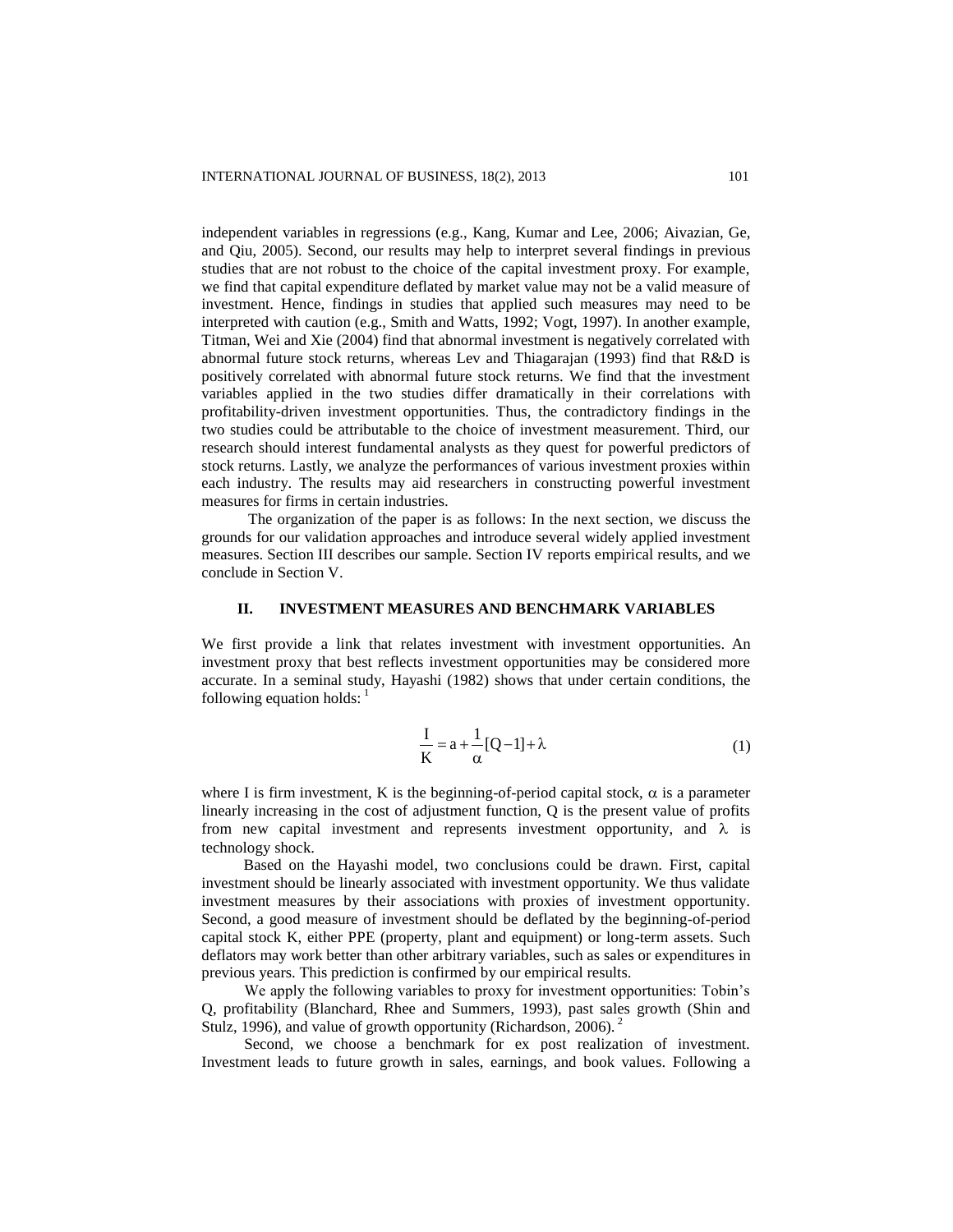similar approach to Kallpur and Trombley (1999) and Richardson (2002), we focus on ex post realized sales growth, and examine its correlation with various investment proxies.<sup>3</sup>

Third, we link a firm's capital investment with investment in human capital. In general, a firm would respond to investment opportunities with contemporaneous increases in both physical and human capital. Capital investment is often accompanied by firm structural changes, such as employee turnover. We, thus, validate investment measures by examining concurrent employee changes.

Lastly, a firm's investment depends not only on firm-specific factors but also on industry-specific factors. Therefore, we also examine how various investment proxies perform after industry adjustment.

We first identify the candidate investment proxies to be included in our empirical tests from a list of representative studies in the finance and accounting literature:

- 1. Capital expenditure/PPE (e.g., Aggarwal and Samwick, 2006)
- 2. Capital expenditure/Total Assets (e.g., Blanchard, Lopez-de-Silanes and Shleifer, 1994)
- 3. Capital expenditure/Sales (e.g., Anderson and Garcia-Feijoo, 2006; Titman et al., 2004)
- 4. Capital expenditure/Value (e.g., Smith and Watts, 1992; Vogt, 1997).
- 5. R&D/Total Assets (e.g., Gaver and Gaver, 1993)
- 6. Growth in inventory (e.g., Kashyap, Lamont and Stein, 1994)
- 7. Growth in capital expenditure (e.g., Lev and Thiagarajan, 1993; Callen et al., 1996)
- 8. Sum of capital expenditure on PPE, acquisitions, and research and development deflated by depreciation expense (e.g., Baber et al., 1996)
- 9. Change in long-term assets deflated by average total assets (e.g., Hsiao and Li, 2011)

In addition, we construct several proxies that are not as widely applied in the literature but may nonetheless capture Hayashi's idea of investment:

- 10. Growth in PPE, either net PPE or gross  $PPE<sup>4</sup>$
- 11. Growth in long-term assets
- 12. Cash flows in investing activities: -(-increase in investment + sale of investmentcapital expenditure + Sale of PPE-acquisition), deflated by average total assets<sup>5</sup>
- 13. Lastly, we add the four investment measures in Titman et al.  $(2004)^6$

Ex ante, we may predict the relative performance among several of the investment measures. For example, capital expenditure/sales probably would be a noisier measure than capital expenditure/PPE. This is because the former measure could be decomposed as the product of the latter measure and the ratio of sales/PPE. It is well-known that the sales turnover ratio (sales/PPE) varies significantly across industries, and thus, introduces some noise into the investment proxy. Another issue concerns capital expenditure. Note that it is always non-negative and omits retirement of any PPE. Focusing on only capital expenditure ignores divestment from the sale of PPE and investment through acquisition, e.g., where firms liquidate one investment item to finance another investment project. Such transactions represent potential omitted variables and potentially create an errors-in-variables problem in prior research.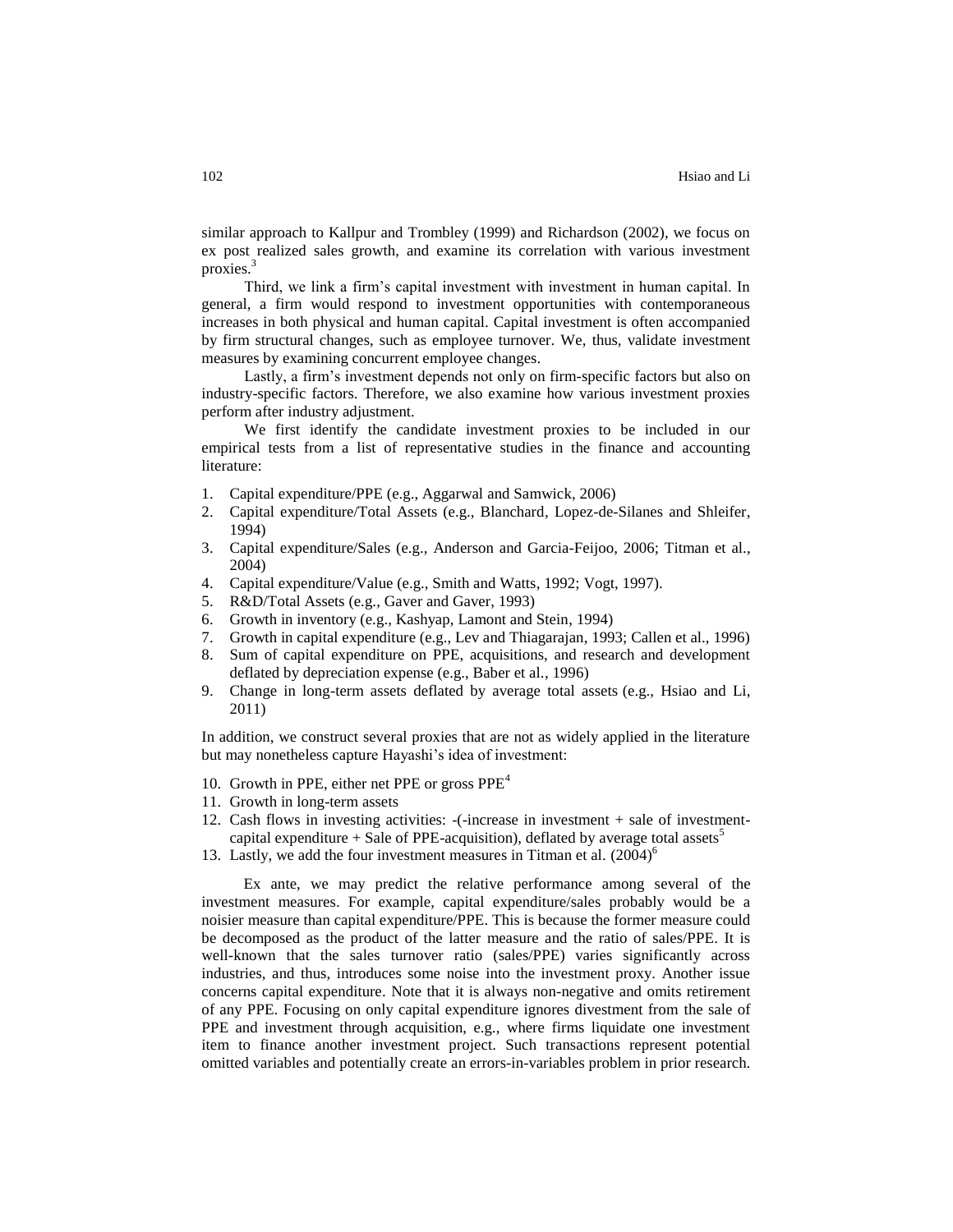Also, using growth of capital expenditure may be problematic if there is little capital expenditure in a prior year. An intuitive measure might simply be constructed as the change in PPE scaled by lagged PPE, or the change in long-term assets scaled by lagged long-term assets. After all, this is what the Hayashi model purports to capture.

# **III. SAMPLE AND VARIABLE DESCRIPTION**

In this section, we describe our selected investment measures. A more accurate measure of investment should be more closely related to investment opportunities, firm growth, and employee turnover. Our sample consists of all firms for which financial statement information is available on Compustat annual files from 1971 to 2008 and stock return information is available on CRSP. The data begin in the year 1971, because before that year, several variables do not have an adequate number of observations. Financial institutions (SIC codes 6000-6999) are excluded because their investing, operating, and financing activities are not clearly demarcated. The resulting sample covers 120,088 firm years, with a minimum annual sample of 1,740 firms and a maximum annual sample of 4,226 firms.

We generally follow previous studies in constructing capital investment proxies and other variables. The variables are defined in Table 1. The ex ante investment opportunities are proxied by  $(i)$  Q,  $(ii)$  value of growth opportunities (VGO), as constructed in Richardson (2006), (iii) profitability (ROA), and (iv) past sales growth (SGRO-3), all measured in the year before investment. We consider several measures of investment opportunity due to the concern that Q is a noisy measure. It is wellknown that the Q measure suffers from a serious measurement error problem. Researchers have contended that investment chases profitability and higher profitability (ROA) can signal greater project quality or investment opportunities (Biddle, Chen, and Zhang, 2001; Fazzari, Hubbard, and Petersen, 1988; Cleary, 1999; Alti, 2003). We also follow earlier studies (Kaplan and Zingales, 1997) and include growth in sales in the past three years (SGRO-3). Finally, replacing Q with Richardson 2006's measure of growth opportunities (VGO) may provide another sensitivity test. We include these proxies for investment opportunities at the beginning of the year. The ex post measure is growth in sales over the three-year period from year t-1 to t+2 ( $SGRO+3$ ). Finally, investment is often accompanied by employee turnover, measured as the growth in number of employees during the period of investment (EMPGRO).

Table 2 reports descriptive statistics on a pooled basis for investment measures and various measures of investment opportunity, future realization, and contemporaneous employee growth. In Panel A, the median firm has a PPE growth (PPEGRO) of 0.068, a Q ratio of 1.344, a Vgo of 0.335, an ROA of 0.088, a past threeyear sales growth of 36.8%, a future three-year sales growth of 32.0%, and an employee growth of 3.4%. There is considerable variation among all measures of investment. In addition, the lower quartiles of several investment measures (CAPXGRO, DLA/A, INVTGRO, LAGRO, PPEGRO, and EMPGRO) are negative, suggesting that some companies reduce investment or divest in some years. In addition, the lower quartiles of VGO and ROA are negative, indicating negative investment opportunities for some firm-years. Note that the capital expenditure-based proxies (except CAPXGRO) are, by construction, non-negative, so they may not be able to capture reduction in investment associated with negative investment opportunities.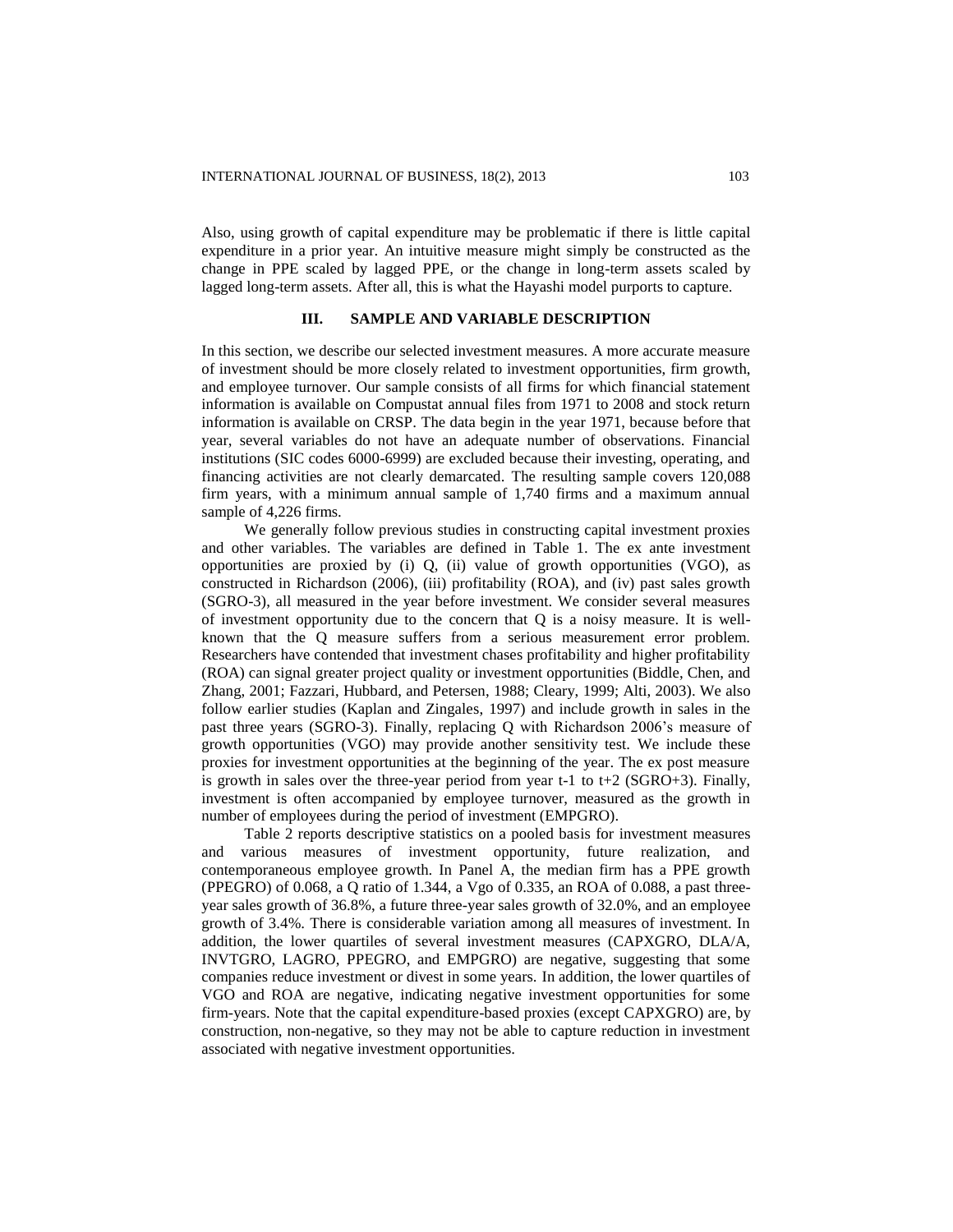|                |                | Variable definitions                                                       |
|----------------|----------------|----------------------------------------------------------------------------|
| Variable       | Coding in      | Description                                                                |
| Name           | Table 6        |                                                                            |
|                |                | <b>Panel A: Investment Measures</b>                                        |
| BABER          | 1              | As defined in BABER et al. 1994, defined as the sum of capital             |
|                |                | expenditure on PPE (data30), acquisition (data129), research and           |
|                |                | development (data46), deflated by depreciation expense (data14)            |
| CAPX/A         | 2              | Capital expenditure (data128) / beginning-of-year total assets (data6)     |
| CAPX/PPE       | 3              | Capital expenditure (data128) / beginning-of-year net PPE (data8).         |
| CAPX/S         | $\overline{4}$ | Capital expenditure (data128) / sales (data12) in the previous year        |
| CAPX/V         | 5              | Capital expenditure (data128) / beginning-of-year firm value               |
|                |                | $(data25*data199+data181)$                                                 |
| CAPX/V1        |                | Capital expenditure (data128) / end-of-year firm value                     |
|                |                | $(data25 * data199 + data181)$                                             |
| CAPXGRO        | 6              | Growth in capital expenditure, defined as data128 in year t / data128 in   |
|                |                | year $t-1$ -1                                                              |
| CFI/A          | 7              | Cash flow in investing activities, defined as -(-data113 +data109-         |
|                |                | data128+data107-data129) or -(-increase in investment + sale of            |
|                |                | investment-capital expenditure + Sale of PPE-acquisition), divided by      |
|                |                | beginning-of-year total assets (data6)                                     |
| DLA/A          | 8              | Change in long-term asset (data6-data4), deflated by beginning-of-year     |
|                |                | total assets (data6)                                                       |
| <b>INVTGRO</b> | 9              | Growth in inventory, defined as data3 at the end of fiscal year t over its |
|                |                | beginning balance -1                                                       |
| LAGRO          | 10             | Growth in long-term asset, defined as (data6-data4) at the end of fiscal   |
|                |                | year t over its beginning balance -1                                       |
| PPEGRO         | 11             | Growth in net PPE, defined as data8 at the end of fiscal year t over its   |
|                |                | beginning balance -1                                                       |
| PPEGGRO        | 12             | Growth in gross PPE, defined as data7 at the end of fiscal year t over its |
|                |                | beginning balance -1                                                       |
| R&D/A          | 13             | R&D expenditure (data46) over beginning-of-year total assets (data6)       |
| TWX1           | 14             | Capital expenditure (data128) / sales (data12), divided by the previous    |
|                |                | three years' average of this ratio, - 1                                    |
| TWX2           | 15             | Capital expenditure (data128) / sales (data12), minus the previous three   |
|                |                | years' average of this ratio                                               |
| TWX3           | 16             | Capital expenditure (data128) / sales (data12)                             |
| TWX4           | 17             | Capital expenditure (data128), divided by the previous three years'        |
|                |                | average capital expenditure, - 1                                           |
|                |                | <b>Panel B: Investment Opportunity Measures</b>                            |
| Q              |                | Tobin's Q, measured as market value of the firm (data6-                    |
|                |                | data60+data25*data199)/ total assets (data6), at the beginning of year t   |
| ROA            |                | Return on total assets, operating income (data178)/ total assets (data6),  |
|                |                | in year t-1                                                                |
| $SGRO-3$       |                | Sale (data12) in year $t-1$ sale in year $t-4$ -1                          |
| VGO            |                | Value of growth measure as defined in Richardson                           |
|                |                | (2006), (data25*data199-((1-1.24*0.12)*data60+1.24*1.12*data178-           |
|                |                | 1.24*0.12*data21))/average of total asset (data6), in year t-1             |
|                |                | <b>Panel C: Investment Realization Measures</b>                            |
|                |                |                                                                            |
| $SGRO_{+3}$    |                | Sale (data12) in year $t+2$ / sale in year $t-1$ -1                        |

**Table 1**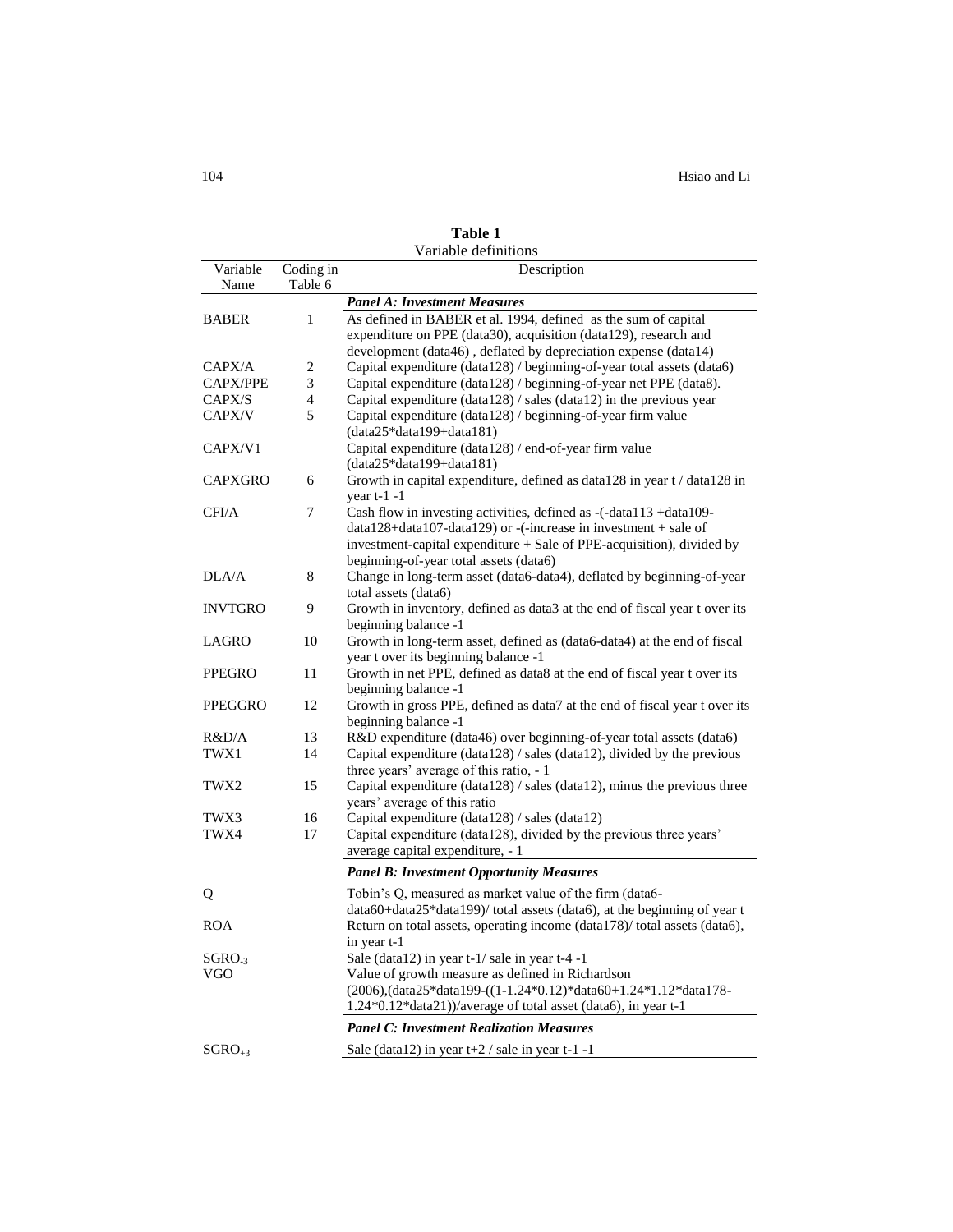|        | <b>Panel D: Contemporaneous Measures</b>                               |
|--------|------------------------------------------------------------------------|
| EMPGRO | Growth in number of employees, defined as data 29 at the end of fiscal |
|        | year t over its beginning balance -1                                   |

Panel B reports correlations among different measures of investment. Given that they all purport to measure the same underlying activities, it is not surprising to see strong positive correlations. However, R&D (R&D/A) is negatively correlated with capital expenditure deflated by firm assets (CAPX/A), capital expenditure deflated by firm value (CAPX/V), investment cash flows (CFI/A), and two measures in Titman et al. Its low or negative association with other investment proxies suggests that it may not gauge the same concept of investment as other variables. In fact, because outcomes from R&D investment are inherently uncertain, accounting standards typically mandate recording R&D as an expense and not as an asset.

It is also interesting to note that growth in PPE (PPEGRO, PPEGGRO), growth in long-term assets (LAGRO), and capital expenditure/PPE (CAPX/PPE) are closely correlated among themselves. For example, the Spearman correlation between CAPX/PPE and PPEGRO is 0.733. This is important, as later it can be shown that these variables are the most powerful proxies amongst all measures.

Panel C of Table 2 reports the correlations between four measures of investment opportunities, future sales growth, and employee turnover. These variables generally have significant positive correlations because they relate to a similar construct. However, except for the correlation between VGO and Q, no correlation exceeds 0.5. Therefore, these variables may validate our investment proxies from different dimensions. VGO is negatively correlated with ROA because of the way VGO is constructed.<sup>7</sup> The high correlation between VGO and Q (0.966) suggests that validation results by these two benchmarks should not be interpreted as independent findings.

### **IV. EMPIRICAL RESULTS**

### **A. Validation Tests**

We back-test the correlation between investment proxies and benchmark variables that represent investment opportunities, future sales growth, or employee turnover. This approach faces the problem of using ex post data to measure ex ante constructs. To help mitigate this problem, we use a portfolio approach following Richardson (2002) and Kallapur and Trombley (1999). The assumption is that ex post shocks affecting future realization, employee turnover, or investment opportunities and shocks affected by past capital investment within each portfolio will be uncorrelated. Each year, we sort firms into 50 portfolios on a validation benchmark variable. For the example of future sales growth ( $SGRO_{+3}$ ), for each year, firms are ranked based on realized sales growth over three succeeding years  $(SGRO_{+3})$ ; the 2% of firms with highest sales growth are placed in portfolio 1, the next highest 2% firms are distributed to portfolio 2, and so on. We then compute the Spearman rank correlations between portfolio medians of the benchmark variable and portfolio medians of investment proxies. This procedure is repeated for each year. The reported correlations in Panel A of Table 3 are means of rank correlations over the sample period. Significance for the mean correlation is assessed.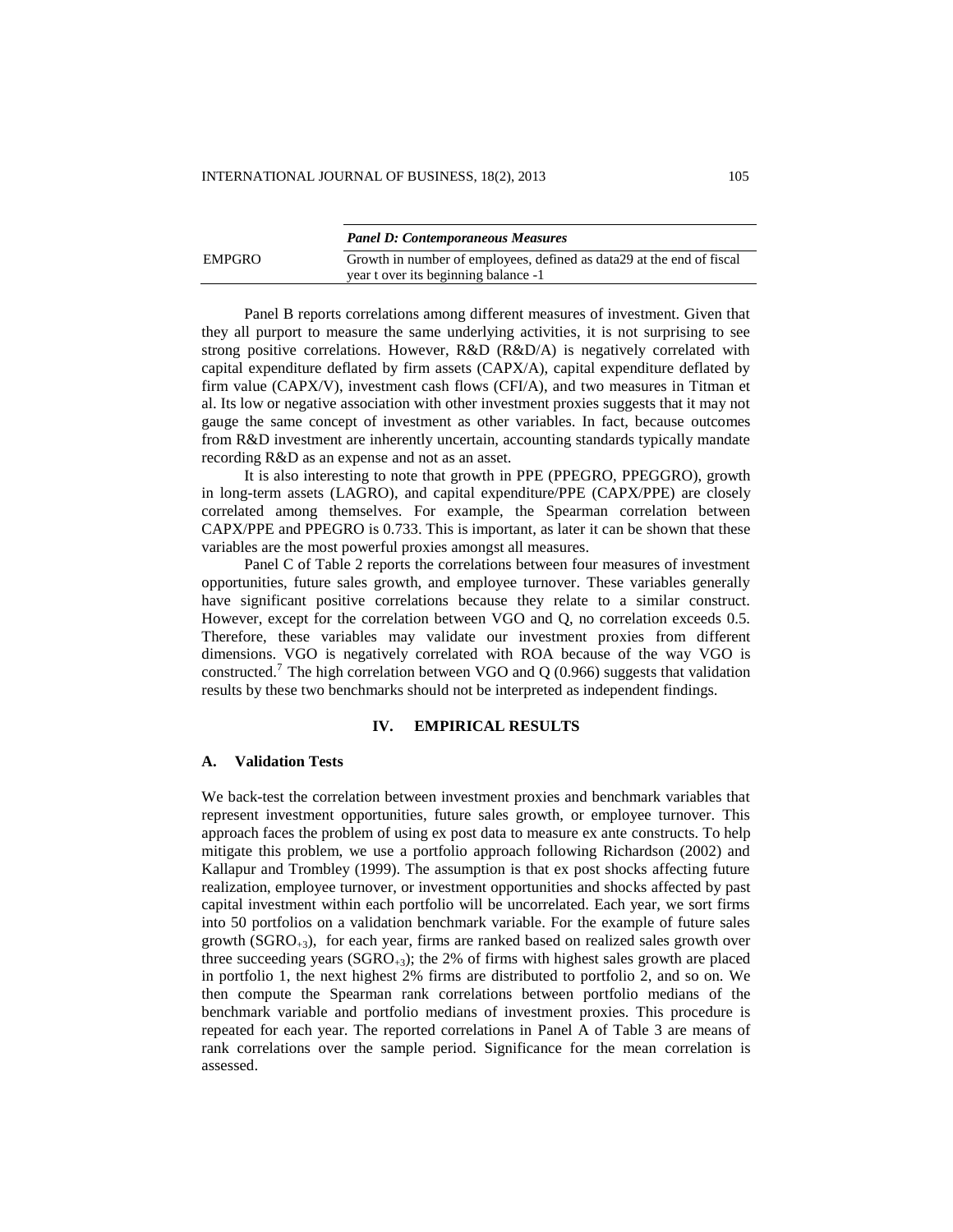| Table 2                                                                         |
|---------------------------------------------------------------------------------|
| Descriptive statistics of capital investment and validation benchmark variables |

Variable N Mean Std. Dev 25 Percentile Median 75 Percentile BABER 102,411 4.124 5.587 1.337 2.421 4.493 CAPXGRO 118,942 0.511 1.681 -0.272 0.097 0.630 CAPX/A 120,088 0.085 0.100 0.026 0.054 0.103 CAPX/PPE 119,841 0.381 0.481 0.134 0.236 0.424 CAPX/S 119,971 0.154 0.433 0.022 0.045 0.100 CAPX/V 120,088 0.058 0.067 0.016 0.037 0.074<br>CAPX/V1 119,983 0.053 0.056 0.016 0.035 0.069 CAPX/V1 119,983 0.053 0.056 0.016 0.035 0.069 CFI/A 80,746 0.056 0.253 0.015 0.050 0.114 DLA/A 117,275 0.080 0.224 -0.012 0.027 0.100 INVTGRO 102,788 0.179 0.563 -0.067 0.082 0.272 LAGRO 117,225 0.270 0.800 -0.034 0.073 0.269 PPEGRO 119,725 0.212 0.606 -0.040 0.068 0.251 PPEGGRO 119,326 0.205 0.435 0.029 0.100 0.235 R&D/A 57,588 0.097 0.134 0.018 0.049 0.121 TWX1 108,339 0.098 0.944 -0.421 -0.100 0.291 TWX2 108,540 -0.023 0.177 -0.021 -0.003 0.010 TWX3 119,949 0.114 0.269 0.020 0.041 0.085 TWX4 109,929 0.453 1.385 -0.314 0.119 0.708 Q 120,082 1.944 1.781 0.999 1.344 2.097 VGO 119,992 1.086 2.198 -0.024 0.335 1.168 ROA 120,088 0.053 0.195 0.016 0.088 0.151  $SGRO_{.3}$  103,257 0.988 2.774 0.082 0.368 0.839  $SGRO_{+3}$  102,845 0.721 1.825 0.030 0.320 0.739 EMPGRO 116,323 0.102 0.354 -0.048 0.034 0.161

Panel A: Summary statistics

Panel B: Spearman correlations across measures of investments

| <b>BABER</b>   | 1.000 |               |                                                                                                 |                         |  |                                                 |  |  |                                                                         |             |  |
|----------------|-------|---------------|-------------------------------------------------------------------------------------------------|-------------------------|--|-------------------------------------------------|--|--|-------------------------------------------------------------------------|-------------|--|
| CAPXGRO        |       | $0.341$ 1.000 |                                                                                                 |                         |  |                                                 |  |  |                                                                         |             |  |
| CAPX/A         |       | 0.303 0.425   | 1.000                                                                                           |                         |  |                                                 |  |  |                                                                         |             |  |
| CAPX/PPE       |       |               | 0.541 0.579 0.572 1.000                                                                         |                         |  |                                                 |  |  |                                                                         |             |  |
| CAPX/S         | 0.387 | 0.351         |                                                                                                 | 0.785 0.477 1.000       |  |                                                 |  |  |                                                                         |             |  |
| CAPX/V         | 0.097 | 0.321         |                                                                                                 | 0.843 0.337 0.598 1.000 |  |                                                 |  |  |                                                                         |             |  |
| CFI/A          |       |               | 0.345 0.360 0.728 0.450 0.531 0.610 1.000                                                       |                         |  |                                                 |  |  |                                                                         |             |  |
| DI.A/A         |       |               | 0.511 0.431 0.554 0.542 0.455 0.373 0.605 1.000                                                 |                         |  |                                                 |  |  |                                                                         |             |  |
| <b>INVTGRO</b> |       |               | 0.295 0.280 0.264 0.322 0.234 0.145 0.304 0.403 1.000                                           |                         |  |                                                 |  |  |                                                                         |             |  |
| LAGRO          |       | 0.530 0.457   |                                                                                                 |                         |  | 0.493 0.598 0.401 0.301 0.547 0.955 0.411 1.000 |  |  |                                                                         |             |  |
| PPEGRO         |       |               | 0.533 0.576 0.577 0.733 0.485 0.386 0.566 0.759 0.443 0.787 1.000                               |                         |  |                                                 |  |  |                                                                         |             |  |
| PPEGGRO        |       |               | 0.515 0.475 0.516 0.714 0.465 0.299 0.525 0.699 0.441 0.725 0.888 1.000                         |                         |  |                                                 |  |  |                                                                         |             |  |
| R&D/A          |       |               | 0.612 0.047 -0.044 0.323 0.185 0.323 0.089 0.043 0.098 0.102 0.076 0.202 1.000                  |                         |  |                                                 |  |  |                                                                         |             |  |
| TWX1           |       |               | 0.340 0.662 0.468 0.588 0.349 0.403 0.372 0.391 0.143 0.408 0.539 0.400 0.056 1.000             |                         |  |                                                 |  |  |                                                                         |             |  |
| TWX2           |       |               | 0.291 0.590 0.355 0.508 0.216 0.304 0.297 0.348 0.120 0.361 0.463 0.338 0.069 0.922 1.000       |                         |  |                                                 |  |  |                                                                         |             |  |
| TWX3           |       |               | 0.348 0.296 0.762 0.424 0.962 0.600 0.491 0.384 0.139 0.326 0.406 0.380 0.161 0.375 0.239 1.000 |                         |  |                                                 |  |  |                                                                         |             |  |
| TWX4           | 0.443 | 0.753         |                                                                                                 |                         |  |                                                 |  |  | 0.570 0.743 0.471 0.420 0.480 0.560 0.322 0.584 0.732 0.626 0.032 0.841 | 0.748 0.411 |  |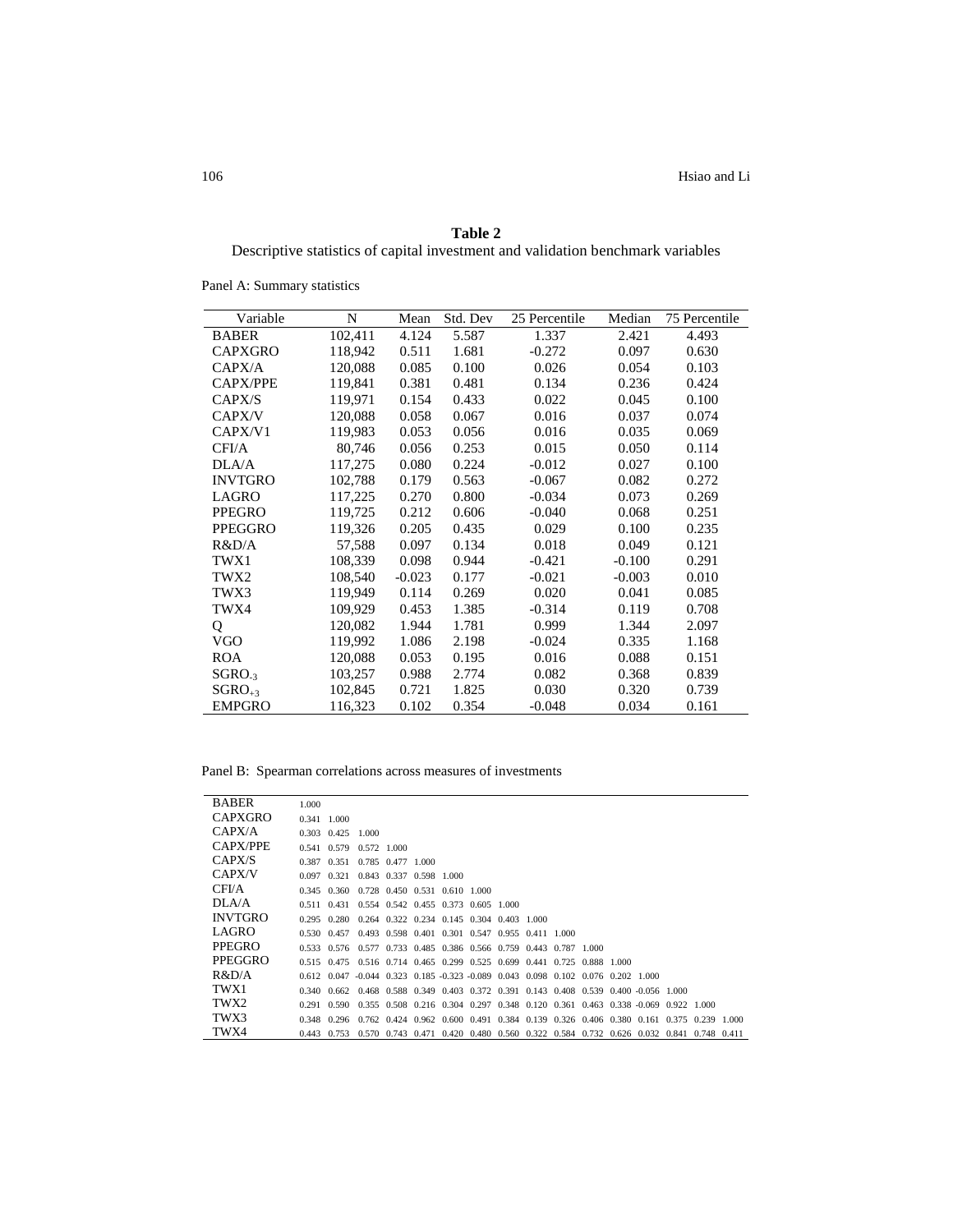Panel C: Correlations across measures of investment opportunities, sales growth, and employee turnover

|               |       | VGO      | ROA   | SGRO <sub>3</sub> | $SGRO_{+3}$ | <b>EMPGRO</b> |
|---------------|-------|----------|-------|-------------------|-------------|---------------|
|               | 1.000 |          |       |                   |             |               |
| VGO           | 0.966 | 1.000    |       |                   |             |               |
| <b>ROA</b>    | 0.141 | $-0.026$ | 1.000 |                   |             |               |
| $SGRO-3$      | 0.256 | 0.208    | 0.286 | 1.000             |             |               |
| $SGRO_{+3}$   | 0.219 | 0.214    | 0.071 | 0.163             | 1.000       |               |
| <b>EMPGRO</b> | 0.285 | 0.264    | 0.156 | 0.198             | 0.492       | 1.000         |
|               |       |          |       |                   |             |               |

All correlations are significant at 0.0001 levels.

using t-statistics. The Newey-West (1987) correction with three lags is applied to tstatistics for correlations related to past and future sales growth.

As expected, most reported correlations are positive and significant. One noticeable exception is from capital expenditure deflated by end-of-year firm market value (CAPX/V1). It is negatively correlated with Q, VGO, and future sales growth and is insignificantly correlated with employee turnover. The negative correlations could be attributable to the use of market value of firm in the denominator, causing the ratio of CAPX/V1 to behave more like a book-to-market measure (or inverse of Q). Overall, end-of-year firm market value may not be a good deflator because it may reflect valuation implications of capital investment, nullifying any information contained in the numerator (capital expenditure). With a beginning-of-year defalcator (CAPX/V), the performance is slightly better, though its correlations with Q and VGO are still negative.<sup>8</sup> In contrast, capital expenditure with other deflators always has significant positive correlations with various benchmark variables.

Consistent with our prediction, PPE (or Long-term assets) generally performs better than total assets or sales as a deflator. CAPX/PPE has correlations of 0.938, 0.882, 0.532, 0.877, 0.868, and 0.945 with Q, VGO, ROA, past sales growth, future sales growth, and employee turnover whereas CAPX/S (CAPX/A) has correlations of 0.884(0.809), 0.869(0.723), 0.208(0.802), 0.718(0.694), 0.843(0.829), and  $0.877(0.882)$ .

Among the investment proxies, CAPX/PPE, PPEGGRO (PPEGRO) and LAGRO generally perform better than other proxies. For example, PPEGGRO has a very high correlation of 0.942(0.978) with Q (EMPGRO). Baber's construct has high correlations with Q and VGO, but its correlation with other benchmark variables are not as high. Interestingly, some investment proxies widely used in the literature do not appear to be the most powerful. Capital expenditure-based proxies that are not deflated by PPE generally underperform PPEGGRO, PPEGRO, LAGRO, or DLA/A. The inferior performance of these proxies relative to proxies constructed from growth of long-term assets or PPE may stem from the difference between changes in long-term assets (or PPE) and capital expenditures. For example, CAPX/A always underperforms DLA/A; CAPX/PPE always underperforms PPEGGRO. One explanation for the underperformance of capital expenditure is that it excludes information from divestment, investment by acquisition, and non-cash investment. To investigate this possibility, we construct a new variable that captures the difference between changes in long-term assets and capital expenditures, (DLA-CAPX)/A. The performance of this variable is reported in the last row in Table 3. The correlations of this variable with all benchmark variables are significantly positive, consistent with our intuition.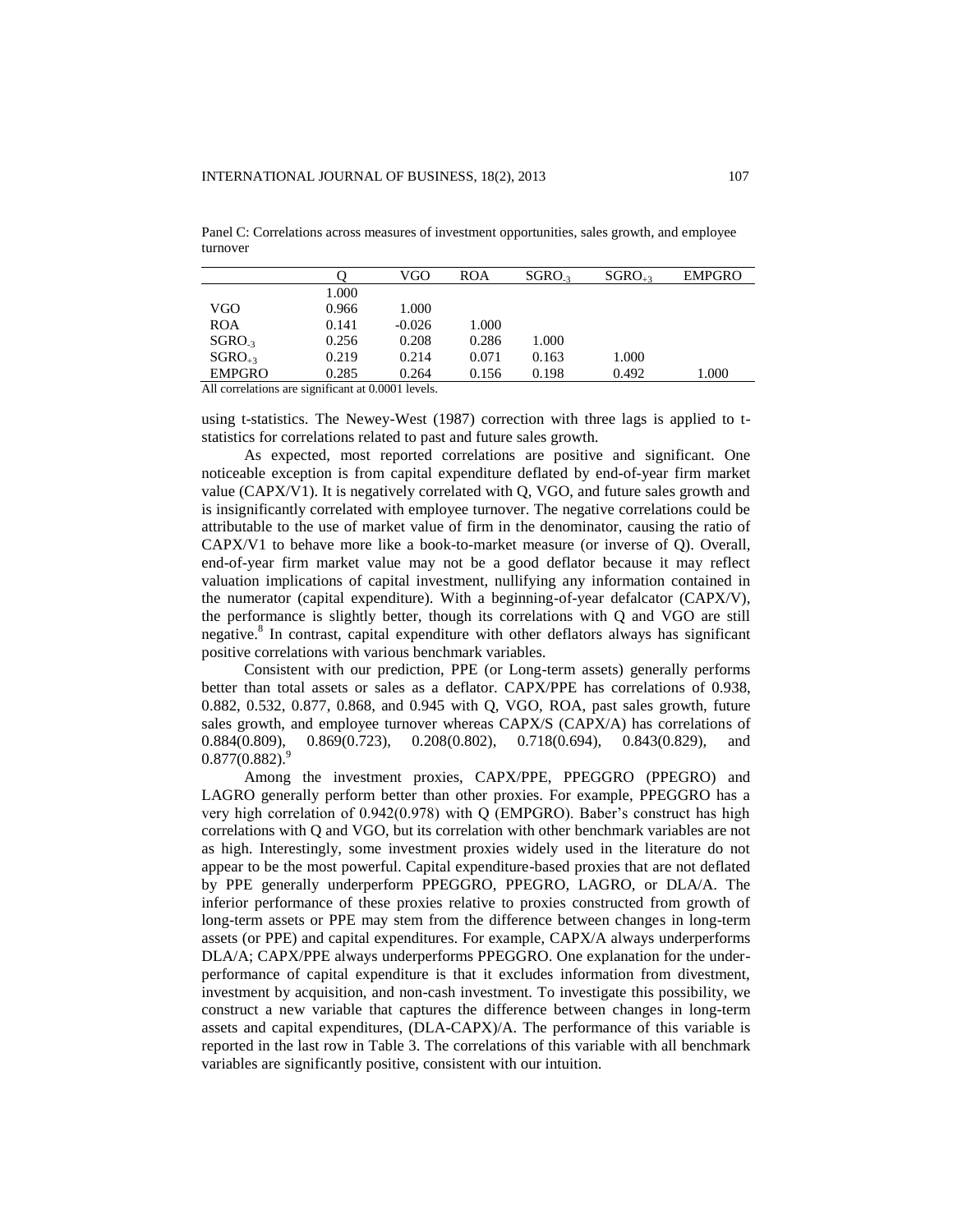### **Table 3**

### Mean annual portfolio Spearman correlations between investment measures and benchmark variables

Each year, we rank an investment measure into 50 portfolios based on its annual distribution. Firms ranked in the top 2% of firms are placed in portfolio 1, the next highest 2% firms go in portfolio 2, and so on. We then compute the Spearman rank correlations between portfolio medians of the benchmark variables and portfolio medians of investment measures. This procedure is repeated for each year. The reported correlations are means of rank correlations in 38 annual portfolios. Validation score (Valid. Score) is the sum of investment measures' correlations with Q, VGO, ROA, SGRO-3, SGRO+3, and EMPGR. Significance for the mean correlation over the sample period is assessed using t-statistics. The Newey-West (1987) correction with three lags is applied to t-statistics for correlations related to past and future sales growth. In Panel B, investment measures are adjusted by industry median values.

|                  |                       |                        |                       |                       |                                      | <b>EMP</b>            | Valid.   |                        |                        |                       |                                               |                         | <b>EMP</b>        | Valid.          |
|------------------|-----------------------|------------------------|-----------------------|-----------------------|--------------------------------------|-----------------------|----------|------------------------|------------------------|-----------------------|-----------------------------------------------|-------------------------|-------------------|-----------------|
|                  | O                     | <b>VGO</b>             | <b>ROA</b>            |                       | SGRO <sub>3</sub> SGRO <sub>43</sub> | GRO                   | Score    | O                      | <b>VGO</b>             | <b>ROA</b>            |                                               | $SGRO_{-3}$ $SGRO_{+3}$ | GRO               | Score           |
|                  |                       |                        |                       |                       | Panel A Original investment measures |                       |          |                        |                        |                       | Panel B Industry adjusted investment measures |                         |                   |                 |
| <b>BABER</b>     | 0.937<br>(197.18)     | 0.908<br>(42.55)       | 0.354<br>(2.86)       | 0.735<br>(16.05)      | 0.781<br>(20.93)                     | 0.889<br>(55.46)      | 4.604    | 0.917<br>(142.10)      | 0.879<br>(34.60)       | 0.437<br>(3.87)       | 0.715<br>(19.40)                              | 0.823<br>(32.10)        | 0.921<br>(99.58)  | 4.692           |
| <b>CAPXGRO</b>   | 0.635<br>(15.00)      | 0.510<br>(8.64)        | 0.610<br>(15.32)      | 0.254<br>(5.42)       | 0.849<br>(35.17)                     | 0.928<br>(76.17)      | 3.786    | 0.646<br>(14.29)       | 0.536<br>(7.90)        | 0.596<br>(12.60)      | 0.212<br>(4.10)                               | 0.842<br>(30.71)        | 0.918<br>(68.15)  | 3.750           |
| CAPX/A           | 0.809<br>(20.30)      | 0.723<br>(14.35)       | 0.802<br>(30.49)      | 0.694<br>(13.49)      | 0.829<br>(27.89)                     | 0.882<br>(59.88)      | 4.739    | 0.886<br>(95.37)       | 0.827<br>(52.21)       | 0.791<br>(25.66)      | 0.697<br>(17.74)                              | 0.849<br>(44.61)        | 0.917<br>(103.89) | 4.967           |
| CAPX/PPE         | 0.938<br>(158.85)     | 0.882<br>(25.93)       | 0.532<br>(5.46)       | 0.877<br>(62.65)      | 0.868<br>(42.37)                     | 0.945<br>(146.55)     | 5.042    | 0.939<br>(136.56)      | 0.893<br>(28.94)       | 0.667<br>(10.34)      | 0.880<br>(86.12)                              | 0.903<br>(46.43)        | 0.953<br>(121.11) | 5.235           |
| CAPX/S           | 0.884<br>(65.26)      | 0.869<br>(57.52)       | 0.208<br>(2.36)       | 0.718<br>(19.39)      | 0.843<br>(39.17)                     | 0.877<br>(50.37)      | 4.399    | 0.885<br>(80.84)       | 0.870<br>(51.17)       | 0.256<br>(2.55)       | 0.703<br>(21.82)                              | 0.887<br>(56.74)        | 0.911<br>(68.73)  | 4.512           |
| CAPX/V           | $-0.610$<br>$(-7.69)$ | $-0.741$<br>$(-14.58)$ | 0.335<br>(6.41)       | 0.164<br>(1.88)       | 0.293<br>(3.52)                      | 0.455<br>(6.81)       | $-0.104$ | $-0.684$<br>$(-13.80)$ | $-0.801$<br>$(-35.87)$ | 0.359<br>(6.91)       | 0.201<br>(3.42)                               | 0.426<br>(8.43)         | 0.634<br>(17.82)  | 0.135           |
| CAPX/V1          | $-0.600$<br>$(-7.50)$ | $-0.719$<br>$(-12.41)$ | 0.249<br>(4.89)       | 0.131<br>(1.63)       | $-0.177$<br>$(-1.90)$                | $-0.076$<br>$(-0.98)$ | $-1.192$ | $-0.648$<br>$(-10.63)$ | $-0.748$<br>$(-20.56)$ | 0.255<br>(5.45)       | 0.175<br>(3.24)                               | $-0.165$<br>$(-2.05)$   | (0.61)            | $0.045 - 1.086$ |
| CFI/A            | 0.622<br>(8.44)       | 0.479<br>(5.76)        | 0.811<br>(52.24)      | 0.643<br>(16.59)      | 0.786<br>(21.07)                     | 0.893<br>(49.98)      | 4.234    | 0.746<br>(31.60)       | 0.642<br>(19.72)       | 0.781<br>(30.07)      | 0.656<br>(20.75)                              | 0.802<br>(24.16)        | 0.902<br>(62.41)  | 4.529           |
| DLA/A            | 0.900<br>(57.97)      | 0.848<br>(40.11)       | 0.807<br>(26.18)      | 0.837<br>(35.02)      | 0.930<br>(71.35)                     | 0.962<br>(147.31)     | 5.284    | 0.910<br>(136.63)      | 0.860<br>(38.99)       | 0.823<br>(29.58)      | 0.822<br>(34.49)                              | 0.931<br>(65.95)        | 0.966<br>(179.76) | 5.312           |
| <b>INVTGRO</b>   | 0.832<br>(51.11)      | 0.768<br>(23.42)       | 0.648<br>(16.27)      | 0.719<br>(23.99)      | 0.940<br>(57.74)                     | 0.975<br>(264.53)     | 4.882    | 0.827<br>(46.67)       | 0.760<br>(22.55)       | 0.691<br>(19.61)      | 0.707<br>(24.26)                              | 0.932<br>(46.33)        | 0.973<br>(267.08) | 4.890           |
| LAGRO            | 0.934<br>(131.57)     | 0.871<br>(31.42)       | 0.777<br>(17.54)      | 0.860<br>(36.40)      | 0.937<br>(70.85)                     | 0.971<br>(199.67)     | 5.350    | 0.934<br>(158.71)      | 0.879<br>(31.28)       | 0.810<br>(23.37)      | 0.849<br>(33.92)                              | 0.942<br>(67.76)        | 0.972<br>(181.21) | 5.386           |
| PPEGRO           | 0.927<br>(121.96)     | 0.848<br>(30.05)       | 0.790<br>(18.56)      | 0.885<br>(44.04)      | 0.936<br>(63.64)                     | 0.978<br>(264.48)     | 5.364    | 0.928<br>(133.35)      | 0.869<br>(28.13)       | 0.814<br>(22.76)      | 0.869<br>(37.78)                              | 0.940<br>(61.10)        | 0.974<br>(190.50) | 5.394           |
| PPEGGRO          | 0.942<br>(137.62)     | 0.884<br>(36.35)       | 0.654<br>(9.47)       | 0.937<br>(134.85)     | 0.942<br>(72.00)                     | 0.978<br>(358.59)     | 5.337    | 0.939<br>(131.15)      | 0.900<br>(35.20)       | 0.730<br>(14.51)      | 0.934<br>(128.06)                             | 0.951<br>(64.79)        | 0.977<br>(260.95) | 5.431           |
| R&D/A            | 0.781<br>(28.10)      | 0.860<br>(30.02)       | $-0.105$<br>$(-0.82)$ | 0.458<br>(7.20)       | 0.548<br>(10.40)                     | 0.576<br>(13.32)      | 3.118    | 0.776<br>(30.03)       | 0.792<br>(24.54)       | $-0.117$<br>$(-0.77)$ | 0.350<br>(4.58)                               | 0.529<br>(9.41)         | 0.574<br>(10.92)  | 2.904           |
| TWX1             | 0.397<br>(8.54)       | 0.158<br>(2.38)        | 0.828<br>(50.20)      | $-0.099$<br>$(-2.21)$ | 0.091<br>(2.89)                      | 0.657<br>(21.56)      | 2.032    | 0.433<br>(10.91)       | 0.183<br>(3.20)        | 0.813<br>(36.13)      | $-0.176$<br>$(-4.53)$                         | 0.106<br>(2.55)         | 0.651<br>(21.93)  | 2.010           |
| TWX2             | 0.254<br>(4.74)       | 0.007<br>(0.09)        | 0.814<br>(43.38)      | $-0.204$<br>$(-4.18)$ | 0.001<br>(0.01)                      | 0.592<br>(15.06)      | 1.464    | 0.320<br>(8.79)        | 0.077<br>(1.38)        | 0.796<br>(33.79)      | $-0.279$<br>$(-5.59)$                         | 0.012<br>(0.23)         | 0.595<br>(14.54)  | 1.521           |
| TWX3             | 0.843<br>(47.95)      | 0.826<br>(39.18)       | 0.179<br>(1.99)       | 0.675<br>(15.14)      | 0.666<br>(18.50)                     | 0.749<br>(38.02)      | 3.938    | 0.841<br>(62.28)       | 0.824<br>(44.92)       | 0.250<br>(2.70)       | 0.649<br>(17.76)                              | 0.715<br>(22.85)        | 0.817<br>(45.55)  | 4.096           |
| TWX4             | 0.818<br>(41.43)      | 0.690<br>(14.80)       | 0.869<br>(44.38)      | 0.810<br>(29.05)      | 0.865<br>(48.56)                     | 0.938<br>(93.25)      | 4.990    | 0.819<br>(43.51)       | 0.709<br>(14.18)       | 0.856<br>(50.53)      | 0.788<br>(29.68)                              | 0.856<br>(36.16)        | 0.936<br>(77.32)  | 4.964           |
| DLA/A-<br>CAPX/A | 0.598<br>(6.81)       | 0.515<br>(4.63)        | 0.614<br>(17.56)      | 0.415<br>(6.37)       | 0.655<br>(7.60)                      | 0.833<br>(19.66)      | 3.630    | 0.607<br>(9.81)        | 0.523<br>(6.03)        | 0.663<br>(23.31)      | 0.454<br>(10.73)                              | 0.723<br>(11.89)        | 0.837<br>(20.78)  | 3.807           |

R&D spending appears to be positively correlated with most benchmark variables, but the correlations are generally lower than those of other valid investment proxies. In fact, the correlation between R&D/A and ROA is insignificant. This insignificant relationship may arise because some firms have fewer incentives to invest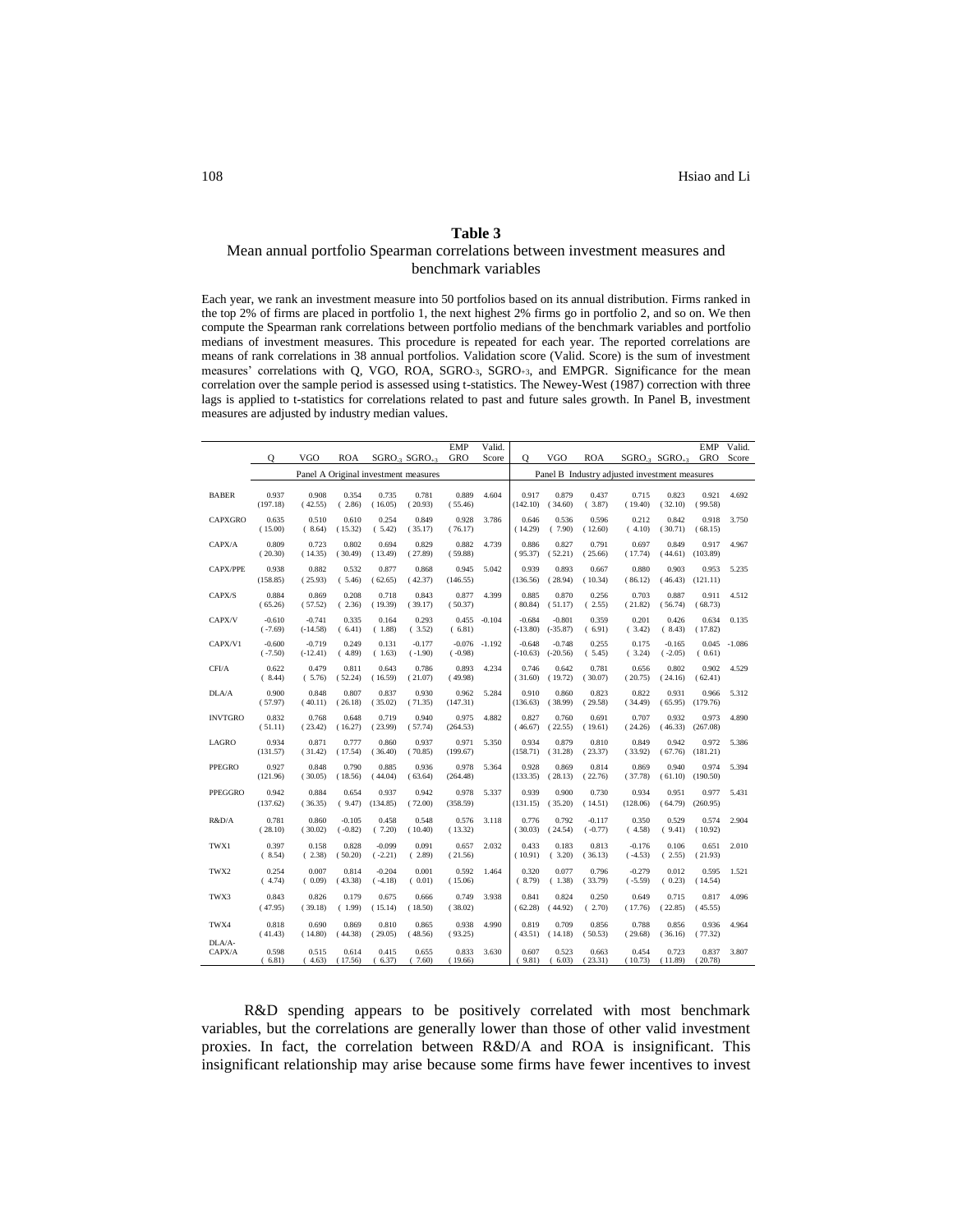in R&D when they are already quite profitable. In addition, R&D may result in cost savings rather than new products in some industries, leading to a relatively weak relationship between R&D investment and future sales growth. The relatively low correlation of R&D with future sales growth is also consistent with the notion underlying the generally accepted accounting principles (GAAP) that mandate accountants to write off R&D expenditures rather than capitalize them. Titman et al. find that abnormal investment is negatively correlated with abnormal future stock returns whereas Lev and Thiagarajan (1993) find that R&D is positively correlated with abnormal future stock returns. We find that these two investment variables differ dramatically in their correlations with firm profitability. The inherent uncertainty in the outcomes of R&D on firm sales might potentially account for the higher stock returns subsequent to investment. For instance, if the uncertainty associated with R&D investment is a priced risk in the market, then higher R&D should naturally lead to higher stock returns.

A firm's investment depends not only on firm-specific factors but also on industry-specific factors. We thus validate various investment proxies after adjusting for their industry medians each year. We follow the approach on Professor Kenneth French's website and classify firms into 48 industries (financial institutions and utility firms are excluded as firms in these industries are heavily regulated)<sup>10</sup>. Portfolio correlation results for industry-adjusted variables are reported in Panel B of Table 3.

In general, the correlations are similar or become slightly stronger after the industry adjustment. In Section II, we predict that the performance of CAPX/S should improve after industry adjustment. Results in Panel B of Table 3 generally confirm our prediction. Interestingly, one investment proxy that appears to become weaker after industry adjustment is R&D/A. This is consistent with our earlier notion that R&D is different from other capital investment proxies.

Table 4 summarizes the results about the robustness check of our empirical finding when we divide our sample period into four sub-periods: 1971 to 1980, 1981 to 1989, 1990 to 1999, and 2000 to 2008. For simplicity of exposition, we only report validation scores for each investment measure. In all four sub-periods, the empirical results are very close to the ones discussed in Table 3.

As a further check of the robustness of our findings, we repeat our analysis of the associations between investment proxies and sales growth using alternative sales growth measures calculated over five-year periods. The untabulated results remain qualitatively similar. We also examine the performance of depreciation expense as a deflator for investments. This is the deflator in Baber's construct. Depreciation expense potentially could be a good deflator, as depreciation is related to the balance of PPE. In addition, depreciation expense may reflect more recently purchased PPE (which is related to the replacement cost of PPE) if firms follow accelerated depreciation schedules. Nonetheless, firm discretion in accounting policies and the fact that some firms may have very small or even zero depreciation expense in some years can introduce significant noise into this variable. Untabulated results show that its performance generally does not surpass that of PPE.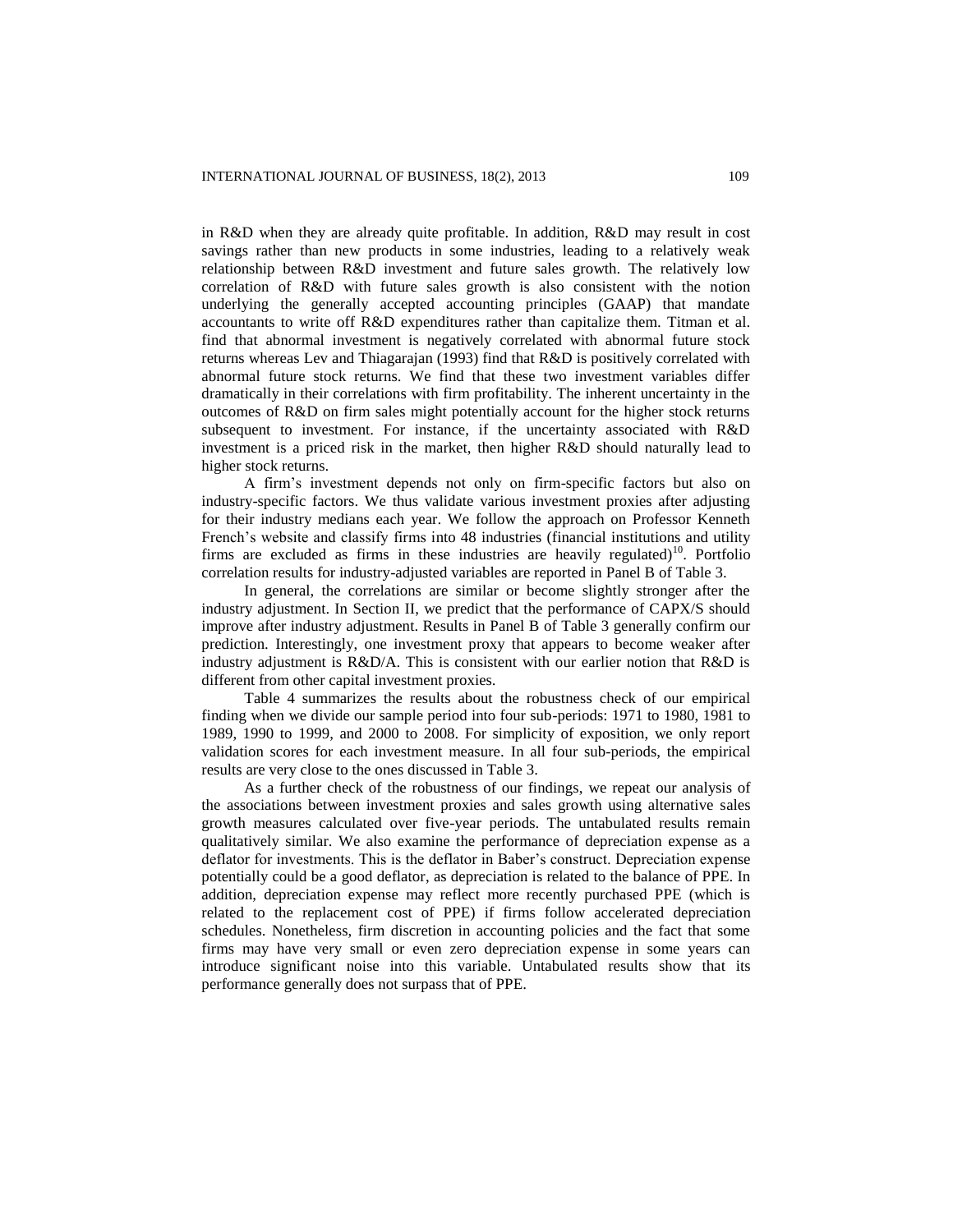### **Table 4**

# Validation scores between investment measures and benchmark variables:

Sub-period results

This table presents sub-period results of correlations between investment and validation benchmark variables. Each year we rank an investment measure into 50 portfolios based on its annual distribution. Firms ranked in the top 2% of firms are placed in portfolio 1, the next highest 2% firms are put into portfolio 2, and so on. We then compute the Spearman rank correlations between portfolio medians of the benchmark variables and portfolio medians of investment measures. Validation score (Valid. Score) is the sum of investment measures' correlations with Q, VGO, ROA, SGRO-3, SGRO+3, and EMPGR. This procedure is repeated for each year. The reported scores are means of validation scores in each sub-period.

| Sub-period Results | 1971-1980 | 1981-1989 | 1990-1999 | 2000-2008 |
|--------------------|-----------|-----------|-----------|-----------|
| <b>BABER</b>       | 5.177     | 5.071     | 4.486     | 3.640     |
| <b>CAPXGRO</b>     | 3.094     | 3.908     | 4.324     | 3.746     |
| CAPX/A             | 5.185     | 5.035     | 4.741     | 3.963     |
| <b>CAPX/PPE</b>    | 5.228     | 5.285     | 5.079     | 4.537     |
| CAPX/S             | 4.770     | 4.395     | 4.422     | 4.008     |
| CAPX/V             | 1.109     | 0.392     | $-0.860$  | $-1.031$  |
| CAPX/V1            | 0.376     | $-1.042$  | $-2.102$  | $-1.913$  |
| CFI/A              | 4.618     | 4.779     | 4.287     | 3.183     |
| DI.A/A             | 5.364     | 5.417     | 5.328     | 5.009     |
| <b>INVTGRO</b>     | 4.867     | 5.059     | 5.062     | 4.503     |
| LAGRO              | 5.401     | 5.465     | 5.349     | 5.168     |
| <b>PPEGRO</b>      | 5.399     | 5.475     | 5.407     | 5.156     |
| PPEGGRO            | 5.518     | 5.472     | 5.283     | 5.066     |
| R&D/A              | 3.368     | 3.748     | 3.233     | 2.039     |
| TWX1               | 2.158     | 1.795     | 2.141     | 2.046     |
| TWX2               | 1.555     | 1.282     | 1.719     | 1.289     |
| TWX3               | 4.482     | 3.858     | 3.947     | 3.467     |
| TWX4               | 4.600     | 5.068     | 5.344     | 4.897     |
| DLA/A-CAPX/A       | 2.066     | 3.706     | 4.422     | 4.228     |

### **B. Investment Measures and Future Stock Returns**

Recently, researchers have documented a significant relationship between capital investment and future stock returns. For example, Titman et al. (2004) applied four measures of capital investments, all related to future stock returns. If our validation tests are accurate, then more trustworthy investment measures should lead to higher investment-based hedge returns. We follow early studies and sort all available stocks on NYSE/AMEX/NASDAQ into ten portfolios at the end of April based on their recent annual capital investment measures.<sup>11</sup> Buy-and-hold returns in each portfolio are then measured for the 12 succeeding months. A hedge strategy involves buying stocks with the lowest decile of capital investment and shorting stocks with the highest decile of investment. The strategy is repeated each year over the sample period. Panel A of Table 5 presents average hedge returns of the strategy as well as returns of portfolios with the lowest, medium, and highest investments. Significance of stock returns is assessed by tstatistics.

Consistent with findings in other studies, stocks with high capital investments seem to underperform stocks with low capital investments over the one-year period after portfolio formation. However, different investment measures exhibit different performances. For example, among the four measures applied in Titman et al., average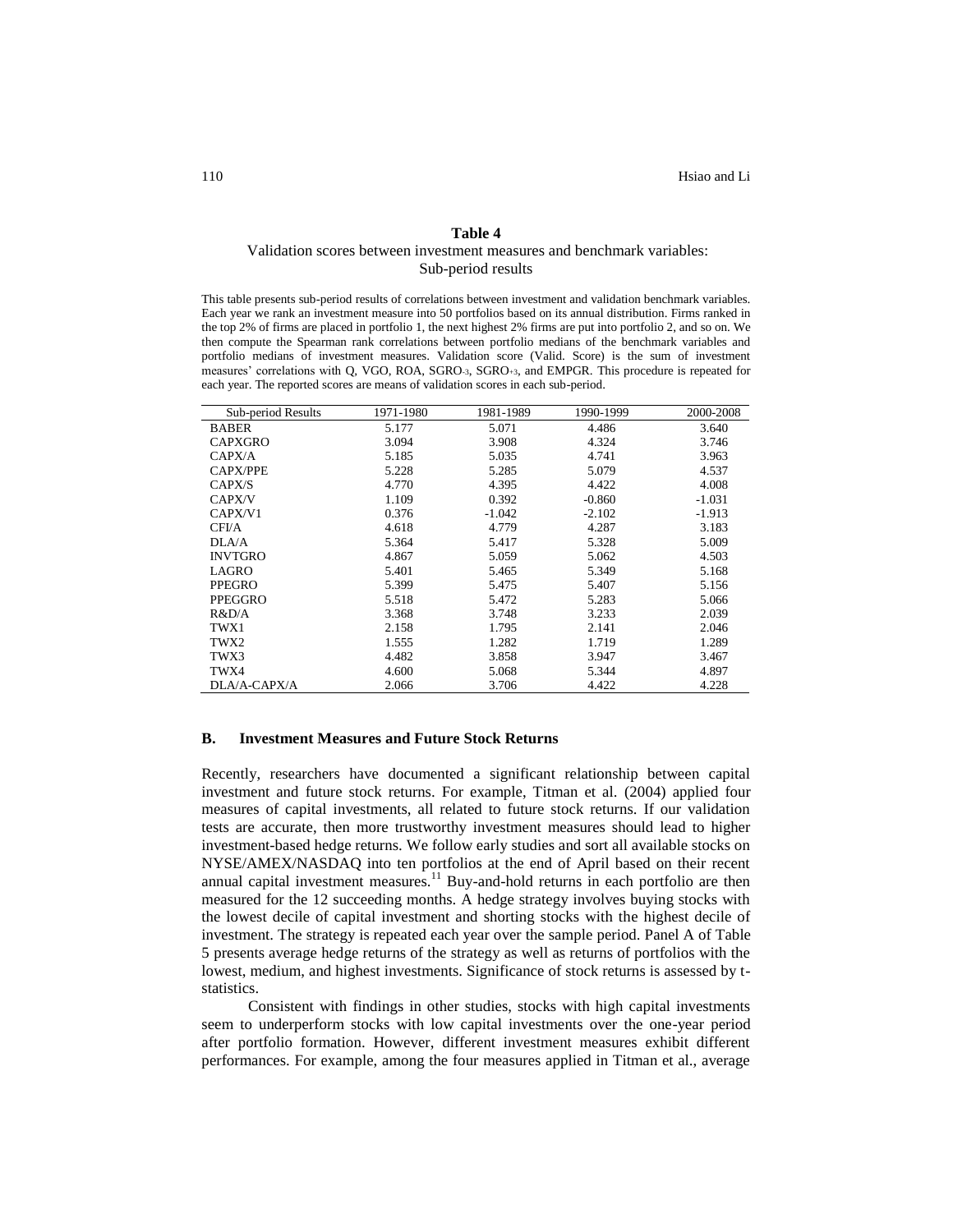hedge returns can be as low as  $5.3\%$  for one investment measure with a validation score of 1.464 and as high as 12.4% for another measure with a validation score of 4.999.<sup>12</sup> There appears to be a monotonic relationship between validation scores and hedge profits among the four measures. For other investment measures, better-validated measures also tend to get higher hedge returns. For example, trading strategies based on CAPX/PPE, PPEGRO, and DLA/A generates hedge returns of 16.1%, 17.4%, and 19.4%, respectively. These measures have been shown in Table 3 as strong investment measures. In contrast, weak investment measures tend to get lower hedge returns. For example, hedge returns based on CAPX/V, CAPX/V1, and R&D/A are insignificant or even negative. Thus, refining investment measures could potentially improve investors' performance.

To understand whether or not the differences among investment-based trading strategies are explained by risk factors, we apply the Fama-French momentumaugmented four-factor model to run a time-series regression on annual portfolio returns. Specifically, we run the following regression to obtain the risk-adjusted return for each portfolio:

$$
r_i - r_f = a_i + b_i (r_m - r_f) + s_i \text{SMB} + h_i \text{HML} + m_i \text{UMD} + e_i \tag{2}
$$

where  $r_i$  is the annual return for portfolio i,  $r_f$  is the annualized T-bill return from Ibbotson and Associates, Inc.,  $r_m$  is the return on the NYSE/AMEX/NASDAQ valueweighted market index, SMB is the Fama-French small firm factor, HML is the Fama-French value factor, and UMD is the Fama-French momentum factor;  $a_i$  is the intercept of the portfolio,  $b_i$ ,  $s_i$ ,  $h_i$ , and  $m_i$  are the loadings on the market, small firm, value, and momentum factors, respectively. The data for these factors are downloaded from Professor Ken French's website.<sup>13</sup>

Panel B of Table 5 reports intercepts of the four-factor model for portfolios with different investment measures. The intercept of the regression can be regarded as the risk-adjusted return of the portfolio with respect to the Fama-French factor model. After risk adjustment, capital investment and future stock returns still exhibit a negative relationship for most investment measures. In addition, strong investment measures still lead to higher hedge returns than weak investment measures. For example, trading strategies based on CAPX/PPE, PPEGRO, and DLA/A generate risk adjusted hedge returns of 8.9%, 12.4%, and 12.1%, respectively, whereas strategies on CAPX/V, CAPX/V1, and R&D/A generate risk-adjusted hedge returns of  $2.6\%$ ,  $-1.5\%$ , and -2.5%, none of which is statistically different from zero.

The risk-adjusted hedge returns for strong investment measures, however, appear to be lower compared to gross hedge returns. A careful examination of the hedge portfolios' risk factor loadings in Panel C reveals that the hedge portfolios often have significant loadings on the small firm factor and the value factor. This suggests that low capital investments are often associated with small value firms instead of big glamorous firms. One exception is CAPX/V and CAPX/V1. Consistent with our previous analysis, low values of these measures may be explained by high market values in the denominators, and hence, are often related to glamorous stocks. Momentum factor loadings are not significant.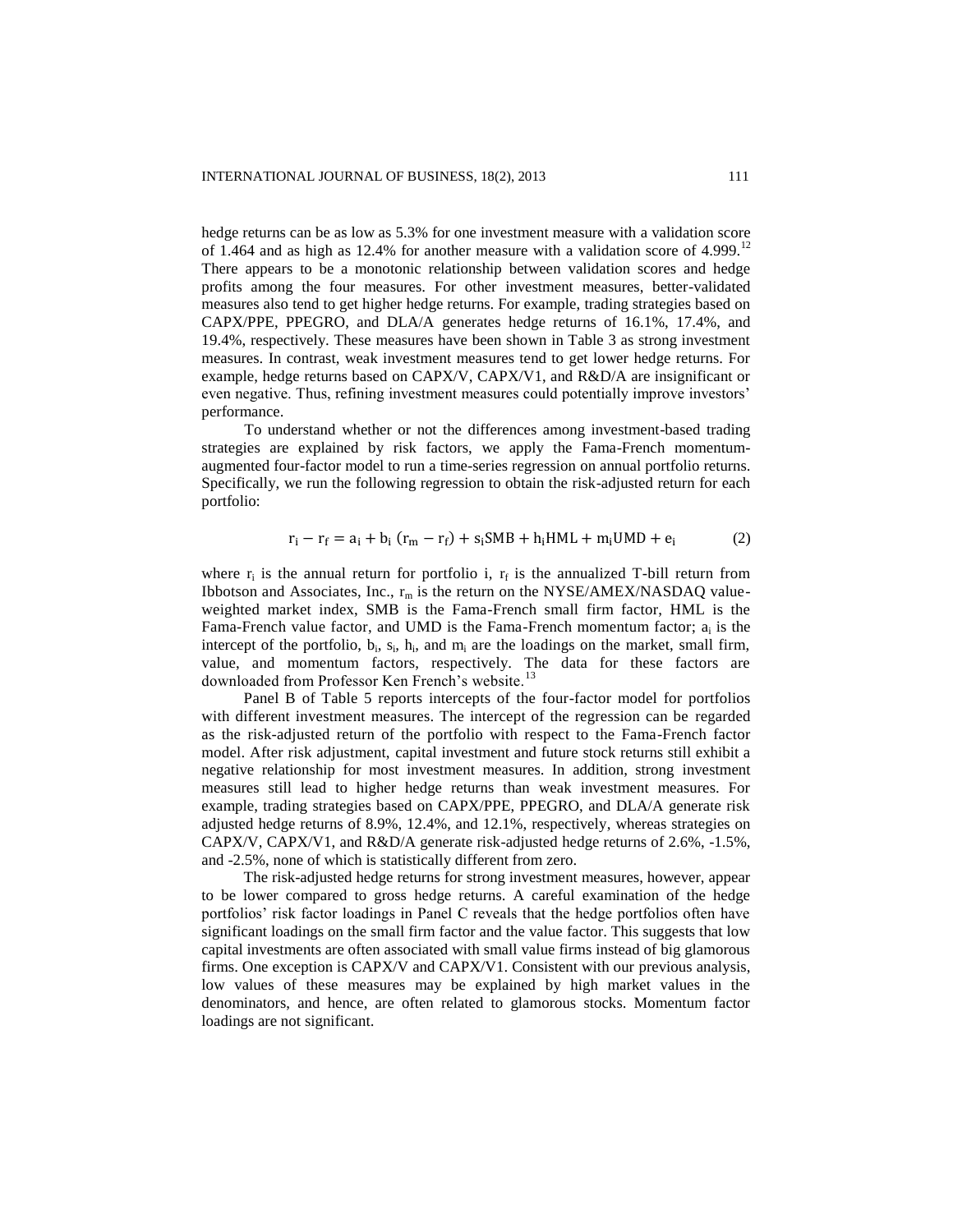### **Table 5**

### Annual buy-and-hold stock returns for portfolios based on different measures of capital investment

This table presents average annual buy-and-hold stock returns from an investment-based portfolio strategy for the 1971 to 2008 time period. Each year, at the end of April, all available stocks on NYSE/AMEX/NASDAQ are sorted into ten portfolios based on recent annual capital investment measures. "Low" ("High") represents portfolios of the lowest (Highest) deciles of investment; "Medium" represents portfolios of investment deciles 5 and 6; "Low-High" represents hedge returns between the lowest and highest investments. Table values (except those in the last column) are average buy-and-hold annual stock returns. Numbers in parentheses are simple *t*-statistics for stock returns during the sample period. See Table 1 for description of investment measures. "Risk Adj. Return" represents the intercepts in the Fama-French four-factor regression model.

|                 |        | Panel A: Raw Returns |        |              |           | Panel B: Risk Adj. Returns |           |              |           |            | Panel C: Low-High Factor Loadings |            |                    |  |
|-----------------|--------|----------------------|--------|--------------|-----------|----------------------------|-----------|--------------|-----------|------------|-----------------------------------|------------|--------------------|--|
|                 | Low    | Medium               | High   | Low-<br>High | Low       | Medium                     | High      | Low-<br>High | Mkt-Rf    | <b>SMB</b> | <b>HML</b>                        | <b>UMD</b> | Adj. R-<br>Squared |  |
| <b>BABER</b>    | 0.211  | 0.157                | 0.104  | 0.107        | 0.027     | $-0.014$                   | $-0.035$  | 0.061        | 0.214     | $-0.130$   | 0.892                             | $-0.185$   | 0.293              |  |
|                 | (3.56) | (3.50)               | (1.68) | (3.19)       | (0.77)    | $(-0.76)$                  | $(-0.79)$ | (1.55)       | (1.22)    | $(-0.56)$  | (3.92)                            | $(-0.87)$  |                    |  |
| <b>CAPXGRO</b>  | 0.211  | 0.162                | 0.091  | 0.121        | 0.028     | 0.001                      | $-0.046$  | 0.074        | 0.205     | 0.389      | 0.476                             | $-0.029$   | 0.089              |  |
|                 | (3.26) | (3.60)               | (1.67) | (3.95)       | (0.63)    | (0.07)                     | $(-1.60)$ | (1.80)       | (1.13)    | (1.60)     | (2.01)                            | $(-0.13)$  |                    |  |
| CAPX/A          | 0.190  | 0.163                | 0.087  | 0.102        | $-0.000$  | $-0.001$                   | $-0.051$  | 0.051        | 0.263     | 0.508      | 0.355                             | 0.037      | 0.103              |  |
|                 | (3.16) | (3.42)               | (1.70) | (3.24)       | $(-0.00)$ | $(-0.04)$                  | $(-1.29)$ | (1.21)       | (1.41)    | (2.04)     | (1.46)                            | (0.16)     |                    |  |
| <b>CAPX/PPE</b> | 0.230  | 0.156                | 0.069  | 0.161        | 0.036     | $-0.013$                   | $-0.053$  | 0.089        | 0.363     | 0.330      | 1.071                             | $-0.222$   | 0.477              |  |
|                 | (3.56) | (3.56)               | (1.25) | (4.67)       | (0.86)    | $(-0.73)$                  | $(-1.67)$ | (2.52)       | (2.33)    | (1.59)     | (5.29)                            | $(-1.18)$  |                    |  |
| CAPX/S          | 0.197  | 0.160                | 0.090  | 0.107        | 0.004     | 0.003                      | $-0.052$  | 0.056        | 0.345     | 0.558      | 0.532                             | $-0.149$   | 0.147              |  |
|                 | (3.22) | (3.51)               | (1.65) | (2.86)       | (0.13)    | (0.16)                     | $(-1.05)$ | (1.14)       | (1.60)    | (1.94)     | (1.90)                            | $(-0.57)$  |                    |  |
| CAPX/V          | 0.146  | 0.171                | 0.145  | 0.001        | $-0.013$  | 0.005                      | $-0.039$  | 0.026        | 0.223     | 0.134      | $-0.624$                          | $-0.048$   | 0.202              |  |
|                 | (2.51) | (3.57)               | (2.94) | (0.03)       | $(-0.36)$ | (0.21)                     | $(-1.18)$ | (0.68)       | (1.31)    | (0.59)     | $(-2.81)$                         | $(-0.23)$  |                    |  |
| CAPX/V1         | 0.111  | 0.163                | 0.164  | 0.053        | $-0.037$  | $-0.002$                   | $-0.022$  | $-0.015$     | 0.204     | 0.094      | $-0.952$                          | 0.064      | 0.347              |  |
|                 | (1.92) | (3.36)               | (3.27) | $(-1.47)$    | $(-1.11)$ | $(-0.07)$                  | $(-0.57)$ | $(-0.38)$    | (1.13)    | (0.39)     | $(-4.03)$                         | (0.29)     |                    |  |
| CFI/A           | 0.163  | 0.167                | 0.085  | 0.078        | $-0.001$  | $-0.002$                   | $-0.060$  | 0.058        | 0.210     | 0.299      | $-0.142$                          | 0.108      | 0.014              |  |
|                 | (2.75) | (3.44)               | (1.68) | (2.54)       | $(-0.03)$ | $(-0.10)$                  | $(-1.64)$ | (1.35)       | (1.10)    | (1.18)     | $(-0.57)$                         | (0.47)     |                    |  |
| DLA/A           | 0.234  | 0.154                | 0.041  | 0.194        | 0.040     | $-0.007$                   | $-0.082$  | 0.121        | 0.507     | 0.730      | 0.463                             | $-0.008$   | 0.289              |  |
|                 | (3.37) | (3.48)               | (0.85) | (5.31)       | (0.83)    | $(-0.42)$                  | $(-2.60)$ | (2.79)       | (2.64)    | (2.86)     | (1.86)                            | $(-0.04)$  |                    |  |
| <b>INVTGRO</b>  | 0.207  | 0.161                | 0.066  | 0.141        | 0.021     | $-0.003$                   | $-0.057$  | 0.078        | 0.112     | 0.449      | 0.263                             | 0.344      | 0.116              |  |
|                 | (3.41) | (3.82)               | (1.32) | (5.17)       | (0.47)    | $(-0.16)$                  | $(-1.83)$ | (2.16)       | (0.71)    | (2.12)     | (1.27)                            | (1.78)     |                    |  |
| <b>LAGRO</b>    | 0.231  | 0.149                | 0.048  | 0.183        | 0.048     | $-0.014$                   | $-0.080$  | 0.127        | 0.423     | 0.564      | 0.430                             | $-0.076$   | 0.218              |  |
|                 | (3.25) | (3.71)               | (0.91) | (5.53)       | (0.97)    | $(-1.00)$                  | $(-2.77)$ | (3.07)       | (2.32)    | (2.32)     | (1.81)                            | $(-0.34)$  |                    |  |
| PPEGRO          | 0.225  | 0.165                | 0.051  | 0.174        | 0.044     | $-0.000$                   | $-0.080$  | 0.124        | 0.445     | 0.566      | 0.481                             | $-0.191$   | 0.291              |  |
|                 | (3.18) | (3.72)               | (0.98) | (5.38)       | (0.93)    | $(-0.02)$                  | $(-2.76)$ | (3.21)       | (2.63)    | (2.51)     | (2.18)                            | $(-0.93)$  |                    |  |
| PPEGGRO         | 0.211  | 0.165                | 0.057  | 0.153        | 0.023     | 0.001                      | $-0.073$  | 0.096        | 0.236     | 0.368      | 0.745                             | $-0.101$   | 0.334              |  |
|                 | (3.38) | (3.79)               | (1.05) | (5.43)       | (0.60)    | (0.05)                     | $(-2.43)$ | (2.95)       | (1.64)    | (1.92)     | (3.99)                            | $(-0.58)$  |                    |  |
| R&D/A           | 0.143  | 0.167                | 0.152  | 0.009        | $-0.015$  | 0.021                      | 0.010     | $-0.025$     | $-0.284$  | $-0.856$   | 1.426                             | $-0.363$   | 0.365              |  |
|                 | (3.37) | (3.35)               | (1.82) | $(-0.14)$    | $(-0.64)$ | (0.67)                     | (0.14)    | $(-0.35)$    | $(-0.90)$ | $(-2.03)$  | (3.47)                            | $(-0.95)$  |                    |  |
| TWX1            | 0.193  | 0.174                | 0.120  | 0.074        | 0.028     | 0.006                      | $-0.036$  | 0.064        | 0.323     | 0.504      | $-0.064$                          | $-0.196$   | 0.212              |  |
|                 | (2.93) | (3.85)               | (2.53) | (2.65)       | (0.63)    | (0.28)                     | $(-1.57)$ | (1.84)       | (2.10)    | (2.46)     | $(-0.32)$                         | $(-1.05)$  |                    |  |
| TWX2            | 0.169  | 0.180                | 0.115  | 0.053        | 0.011     | 0.003                      | $-0.039$  | 0.050        | 0.161     | 0.487      | $-0.105$                          | $-0.130$   | 0.125              |  |
|                 | (2.66) | (3.67)               | (2.41) | (2.06)       | (0.21)    | (0.12)                     | $(-1.08)$ | (1.46)       | (1.07)    | (2.42)     | $(-0.54)$                         | $(-0.71)$  |                    |  |
| TWX3            | 0.186  | 0.164                | 0.095  | 0.091        | $-0.014$  | 0.014                      | $-0.047$  | 0.033        | 0.338     | 0.559      | 0.479                             | $-0.026$   | 0.067              |  |
|                 | (3.12) | (3.41)               | (1.75) | (2.18)       | $(-0.47)$ | (0.55)                     | $(-0.91)$ | (0.57)       | (1.35)    | (1.67)     | (1.47)                            | $(-0.09)$  |                    |  |
| TWX4            | 0.215  | 0.168                | 0.091  | 0.124        | 0.045     | 0.005                      | $-0.060$  | 0.105        | 0.408     | 0.499      | 0.189                             | $-0.318$   | 0.224              |  |
|                 | (3.21) | (3.94)               | (1.90) | (3.95)       | (0.99)    | (0.29)                     | $(-2.34)$ | (2.70)       | (2.38)    | (2.18)     | (0.85)                            | $(-1.52)$  |                    |  |

We highlight the relationship between hedge returns and validation performances for different investment measures in Figure 1. Figure 1(a) plots raw hedge returns; Figure 1(b) plots risk adjusted hedge returns. In both figures, there is an apparent pattern which shows that measures with higher validation scores generally achieve higher hedge returns. For example, in Figure 1(a), the four investment measures in Titman et al. (TWX1 to TWX4) exhibit a monotonic relationship. One measure that seems to deviate from the general pattern is R&D/A. It has a moderate validation score but very low hedge returns. This may be explained by the special accounting treatment of R&D investments. By the conservative accounting principle, R&D expenditures are immediately written off as expenses, not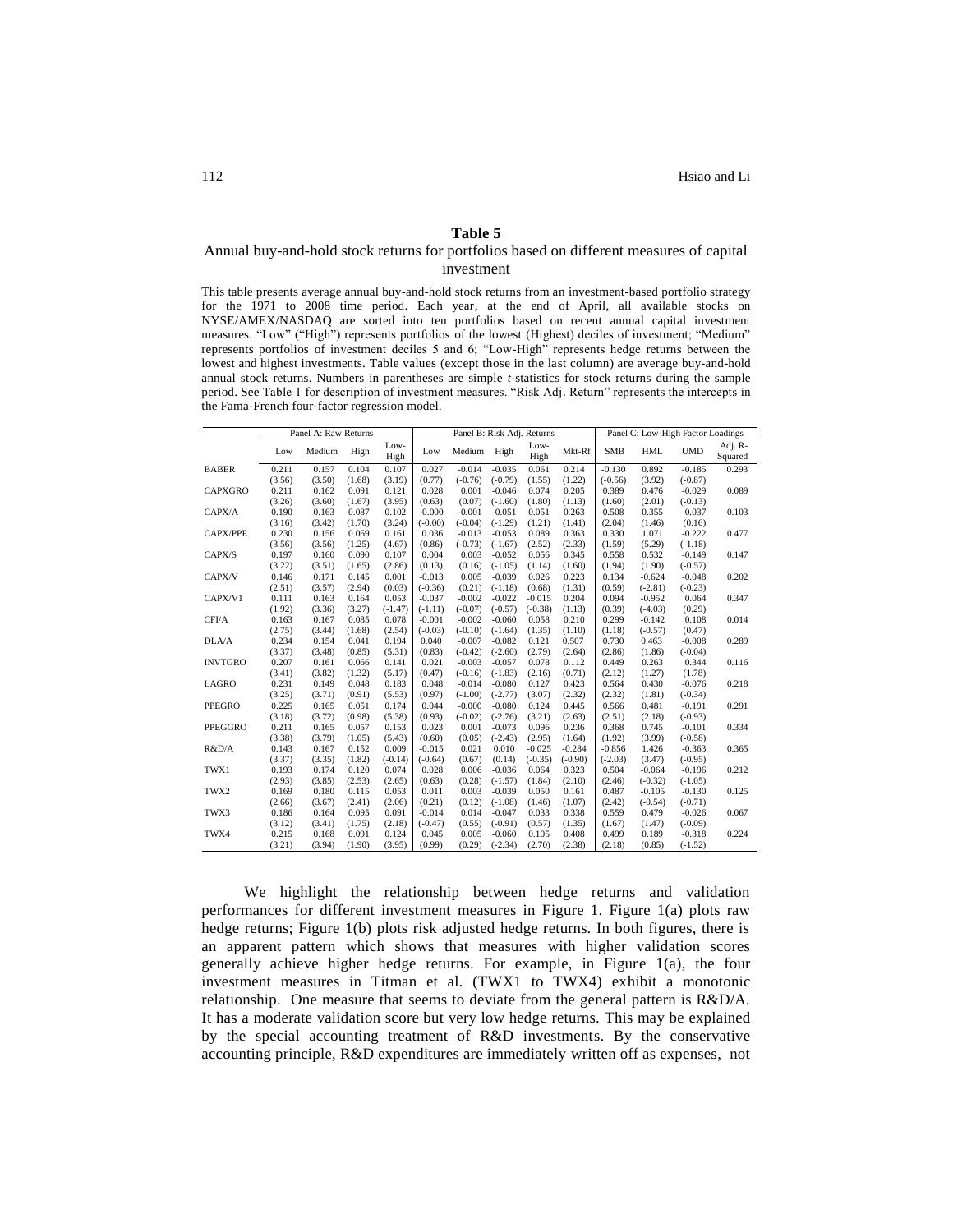# **Figure 1**

# The relationship between validation scores and investment-based hedge returns for various investment measures

These figures highlight the validation performance of various investment measures and the performance of investment-based hedge strategies. Figure 1(a) plots raw annual hedge returns from strategies described in notes to Table 5. Figure 1(b) plots risk-adjusted hedge returns. Note the low hedge returns associated with investment measure R&D/A.







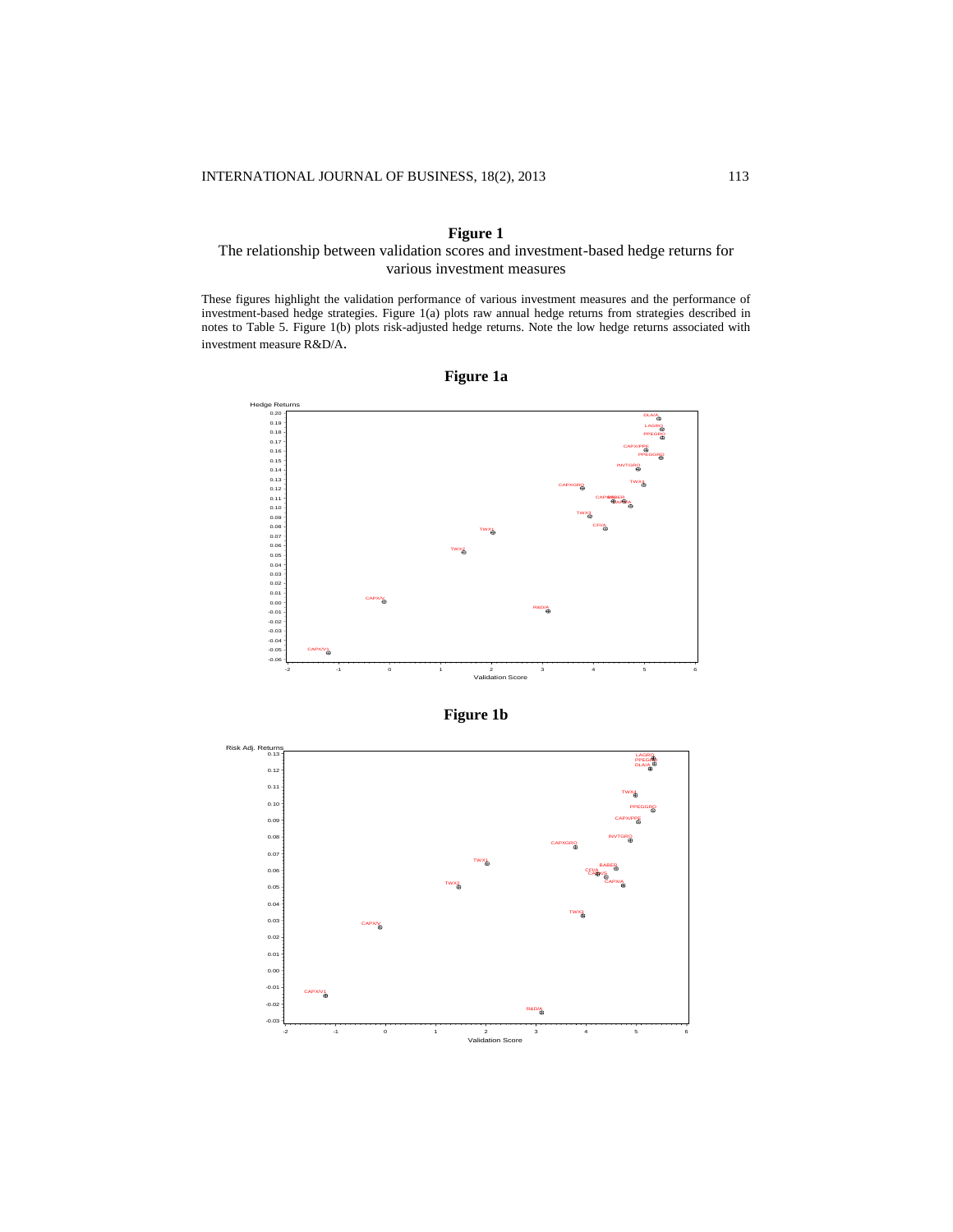capitalized. Previous studies (e.g., Penman and Zhang, 2002) have documented that investors may not fully understand the implications conservative accounting has on firms' earnings; hence, firms with high R&D expenditures may be undervalued, leading to higher future returns. This conservatism effect may neutralize the negative relationship between investment and future returns.

As a robustness check, we change the portfolio holding period to six month and find qualitatively similar results. In summary, validation performance of different investment measures is closely related to investment-based hedge returns. Refining investment measures could potentially enhance investors' performance.

# **C. Industry Analysis**

Because a firm's investment may be affected by industry-specific factors, it is possible that some investment proxies may perform well in some industries but not as well in others. Next, we attempt to identify relatively powerful investment proxies within each industry. For exposition convenience, we code all investment proxies from 1 to 17 (see Table  $1$ ). <sup>14</sup> In Table 6, we report the three most powerful investment proxies in Panels A, B, and C and the three least powerful proxies in Panels D, E, and F, based on their correlations with various benchmark variables. Consistent with results in Table 3, growth in PPE (PPEGGRO and PPEGRO, coded 12 and 11 respectively) appears to be very powerful in most industries, whereas capital expenditure deflated by firm value (CAPX/V, coded 6), R&D expenditure deflated by firm assets (R&D/A, coded 13) and abnormal capital expenditure deflated by sales (TWX2, coded 15) underperform in most industries. For example, in the manufacturing industry (Manuf), the consumer nondurable industry (NoDur), and the wholesale and retail industry (Shops), measures of growth in PPE (code 12 or 11) are the most or the second-most powerful by all benchmark standards. Interestingly, while R&D/A (coded 13) may be a powerful investment proxy based on its sensitivity to Q or VGO in some industries (e.g., health care and telecom industries in Panel A and the hi-tech industry in Panel B), it is a disappointing proxy in other industries (e.g., retail, wholesale, and consumer nondurable industries in Panel D). One explanation is that R&D expenditure may be a more important production force in the former industries but has a less important role in the latter. The above results may help researchers when they choose investment measures in different industries. It should also be noted that R&D appears to be a poor indicator of firm growth based on sales realization (retail  $\&$  wholesale, energy, and telecom industries in Panel F). This is consistent with the notion that R&D investment outcome is inherently uncertain, the same notion underlying the generally accepted accounting principles that mandate recording R&D as an expense.

### **V. CONCLUSION**

In this study, we examine different measures of capital investment commonly applied in the finance literature and investigate their associations with future stock returns. Investment measures are validated based on their correlations with investment opportunity sets, future realized growth, and contemporary employee turnover. Results show that many of the capital investment variables constructed on capital expenditures and widely applied in the literature often underperform those constructed on simple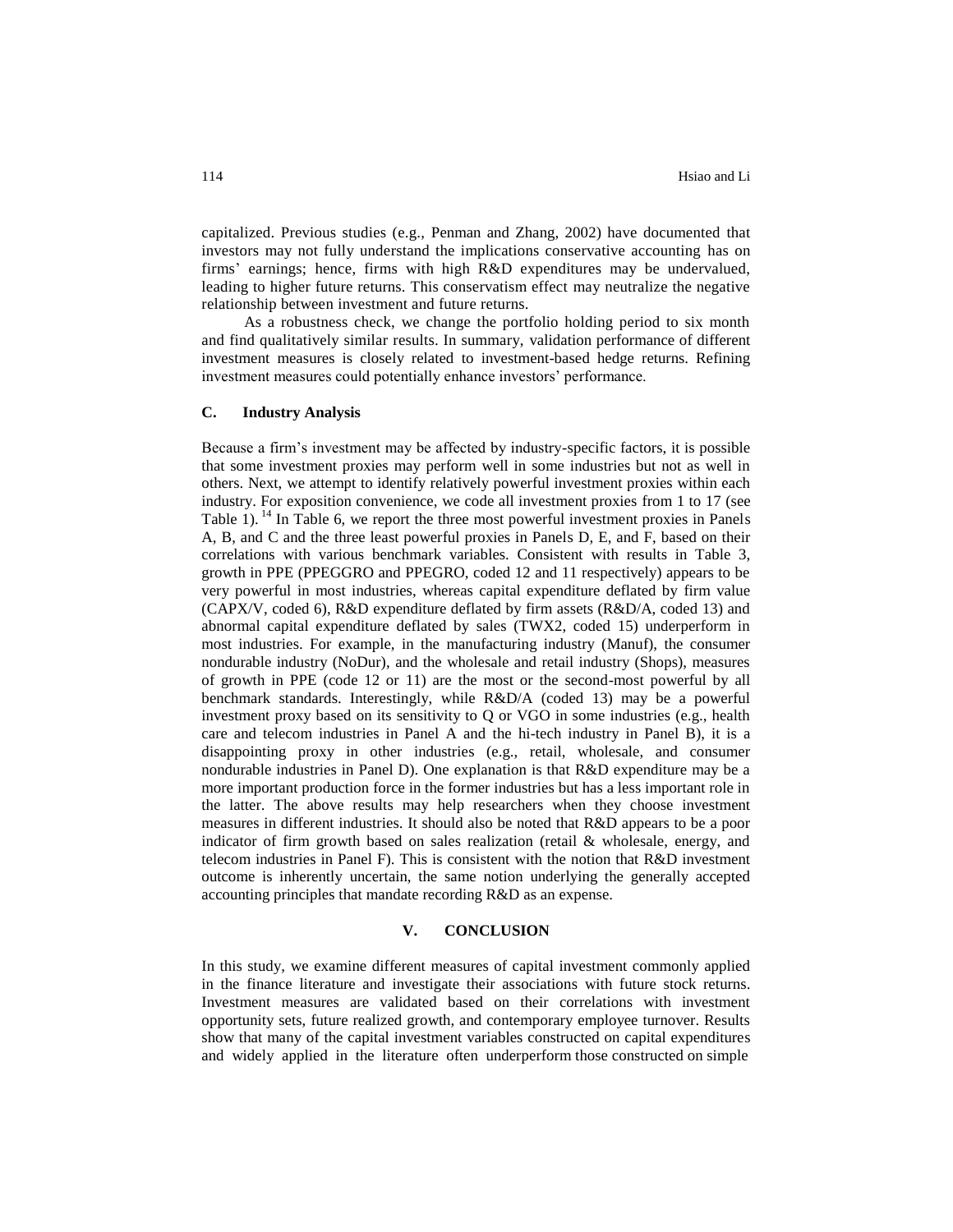**Table 6** Investment measures that have highest or lowest correlations with various benchmark variables in each industry

| Industry     | No. of<br>firms | $\mathbf{O}$   | <b>VGO</b>     |                | ROA SGRO <sub>3</sub> SGRO <sub>43</sub>              |    | <b>EMPG</b><br>R <sub>O</sub> | $\mathbf{O}$ | VGO. |                | ROA SGRO <sub>3</sub> | $SGRO_{+3}$                                          | <b>EMP</b><br><b>GRO</b> |
|--------------|-----------------|----------------|----------------|----------------|-------------------------------------------------------|----|-------------------------------|--------------|------|----------------|-----------------------|------------------------------------------------------|--------------------------|
|              |                 |                |                |                | Panel A Highest correlated investment                 |    |                               |              |      |                |                       | Panel D Lowest correlated investment                 |                          |
|              |                 |                |                |                | measures                                              |    |                               | measures     |      |                |                       |                                                      |                          |
| HiTec        | 3006            | 12             | 12             | 17             | 12                                                    | 12 | 12                            | 6            | 6    | 13             | 15                    | 15                                                   | 15                       |
| Other        | 2179            | $\mathbf{1}$   | $\mathbf{1}$   | 11             | 12                                                    | 9  | 9                             | 6            | 6    | 13             | 15                    | 15                                                   | 15                       |
| Manuf        | 2096            | 12             | 13             | 11             | 12                                                    | 12 | 12                            | 6            | 6    | 13             | 15                    | 15                                                   | 15                       |
| <b>Shops</b> | 1867            | 12             | 12             | 11             | 12                                                    | 9  | 12                            | 6            | 6    | 13             | 15                    | 15                                                   | 13                       |
| Hlth         | 1556            | 13             | 13             | 6              | 12                                                    | 9  | 12                            | 6            | 6    | 13             | 15                    | 15                                                   | 15                       |
| NoDur        | 1014            | 12             | 5              | 11             | 12                                                    | 12 | 12                            | 6            | 6    | 13             | 15                    | 15                                                   | 13                       |
| Enrgy        | 788             | 4              | 5              | 17             | 12                                                    | 12 | 12                            | 6            | 6    | 5              | 15                    | 15                                                   | 15                       |
| Telcm        | 488             | 13             | 13             | 14             | 12                                                    | 12 | 12                            | 6            | 6    | 13             | 15                    | 15                                                   | 13                       |
| Durbl        | 445             | 12             | 12             | 10             | 12                                                    | 12 | 9                             | 6            | 6    | 13             | 15                    | 15                                                   | 13                       |
|              |                 |                |                |                | Panel B 2 <sup>nd</sup> Highest correlated investment |    |                               |              |      |                |                       | Panel E 2 <sup>nd</sup> Lowest correlated investment |                          |
|              |                 |                |                |                | measures                                              |    |                               |              |      |                | measures              |                                                      |                          |
| HiTec        | 3006            | $\overline{4}$ | 13             | 11             | $\overline{4}$                                        | 11 | 11                            | 15           | 15   | 16             | 14                    | 14                                                   | 6                        |
| Other        | 2179            | $\overline{4}$ | 13             | 10             | 11                                                    | 12 | 12                            | 15           | 15   | 6              | 14                    | 14                                                   | 16                       |
| Manuf        | 2096            | 10             | 12             | 10             | 11                                                    | 10 | 11                            | 15           | 15   | 16             | 14                    | 14                                                   | 16                       |
| <b>Shops</b> | 1867            | 8              | 8              | 8              | 11                                                    | 12 | 11                            | 15           | 15   | 6              | 14                    | 14                                                   | 15                       |
| Hlth         | 1556            | 1              | $\mathbf{1}$   | 15             | 11                                                    | 12 | 11                            | 15           | 15   | 1              | 14                    | 14                                                   | 14                       |
| NoDur        | 1014            | 8              | 12             | 10             | 11                                                    | 11 | 11                            | 15           | 15   | 6              | 14                    | 13                                                   | 15                       |
| Enrgy        | 788             | 3              | $\overline{4}$ | 7              | 7                                                     | 11 | 8                             | 15           | 15   | 16             | 14                    | 14                                                   | 14                       |
| Telcm        | 488             | $\overline{4}$ | $\overline{4}$ | 15             | 5                                                     | 8  | 11                            | 16           | 15   | 5              | 14                    | 14                                                   | 15                       |
| Durbl        | 445             | 1              | 1              | 11             | 11                                                    | 9  | 12                            | 15           | 15   | 6              | 14                    | 14                                                   | 15                       |
|              |                 |                | Panel C 3rd    |                | Highest correlated investment                         |    |                               |              |      |                |                       | Panel F 3 <sup>rd</sup> Lowest correlated investment |                          |
|              |                 |                |                |                | measures                                              |    |                               |              |      |                | measures              |                                                      |                          |
| HiTec        | 3006            | 10             | $\overline{4}$ | 10             | 11                                                    | 10 | 10                            | 14           | 14   | 5              | 6                     | 6                                                    | 14                       |
| Other        | 2179            | 12             | $\overline{4}$ | 8              | $\overline{\mathcal{L}}$                              | 11 | 11                            | 14           | 14   | 16             | 2                     | 6                                                    | 13                       |
| Manuf        | 2096            | $\overline{4}$ | $\overline{4}$ | $\overline{4}$ | $\overline{4}$                                        | 8  | 10                            | 14           | 14   | 5              | 2                     | 6                                                    | 14                       |
| <b>Shops</b> | 1867            | 10             | 13             | 12             | $\overline{4}$                                        | 10 | 9                             | 14           | 14   | $\overline{c}$ | $\overline{c}$        | 13                                                   | 14                       |
| Hlth         | 1556            | $\overline{4}$ | $\overline{4}$ | 14             | 3                                                     | 5  | 10                            | 14           | 14   | 5              | $\overline{c}$        | 6                                                    | 6                        |
| NoDur        | 1014            | 10             | 8              | 8              | $\overline{4}$                                        | 9  | 10                            | 13           | 14   | $\overline{c}$ | 13                    | 14                                                   | 14                       |
| Enrgy        | 788             | 10             | 3              | 10             | 3                                                     | 10 | 11                            | 14           | 14   | 13             | $\overline{c}$        | 13                                                   | 13                       |
| Telcm        | 488             | 10             | 12             | 17             | 11                                                    | 10 | 8                             | 15           | 14   | 16             | 13                    | 13                                                   | 14                       |
| Durbl        | 445             | $\overline{4}$ | $\overline{4}$ | 8              | 4                                                     | 11 | 11                            | 14           | 14   | 16             | 6                     | 6                                                    | 14                       |

This table reports the three most and least powerful investment proxies (see codes in Table 1) in each industry, based on their correlations with various benchmark variables. We classify all non-financial nonutility firms into the following 9 industries.

- 1 NoDur Consumer NonDurables -- Food, Tobacco, Textiles, Apparel, Leather, Toys 0100-0999, 2000-2399, 2700-2749, 2770-2799, 3100-3199, 3940-3989
- 2 Durbl Consumer Durables -- Cars, TV's, Furniture, Household Appliances 2500-2519, 2590-2599, 3630-3659, 3710-3711, 3714-3714, 3716-3716, 3750-3751, 3792-3792, 3900- 3939, 3990-3999
- 3 Manuf Manufacturing -- Machinery, Trucks, Planes, Chemicals, Off Furn., Paper, Com Printing 2520-2589, 2600-2699, 2750-2769, 2800-2829, 2840-2899, 3000-3099, 3200-3569, 3580-3621, 3623- 3629, 3700-3709, 3712-3713, 3715-3715, 3717-3749, 3752-3791, 3793-3799, 3860-3899
- 4 Enrgy Oil, Gas, and Coal Extraction and Products 1200-1399, 2900-2999
- 5 HiTec Business Equipment -- Computers, Software, and Electronic Equipment 3570-3579, 3622-3622, 3660-3692, 3694-3699, 3810-3839, 7370-7372, 7373-7373, 7374-7374 , 7375- 7375, 7376-7376, 7377-7377, 7378-7378, 7379-7379, 7391-7391, 8730-8734
- 6 Telcm Telephone and Television Transmission 4800-4899
- 7 Shops Wholesale, Retail, and Some Services (Laundries, Repair Shops) 5000-5999, 7200-7299, 7600-7699
- 8 Hlth Healthcare, Medical Equipment, and Drugs 2830-2839, 3693-3693, 3840-3859, 8000-8099

9 Other -- Mines, Constr, BldMt, Trans, Hotels, Bus Serv, Entertainment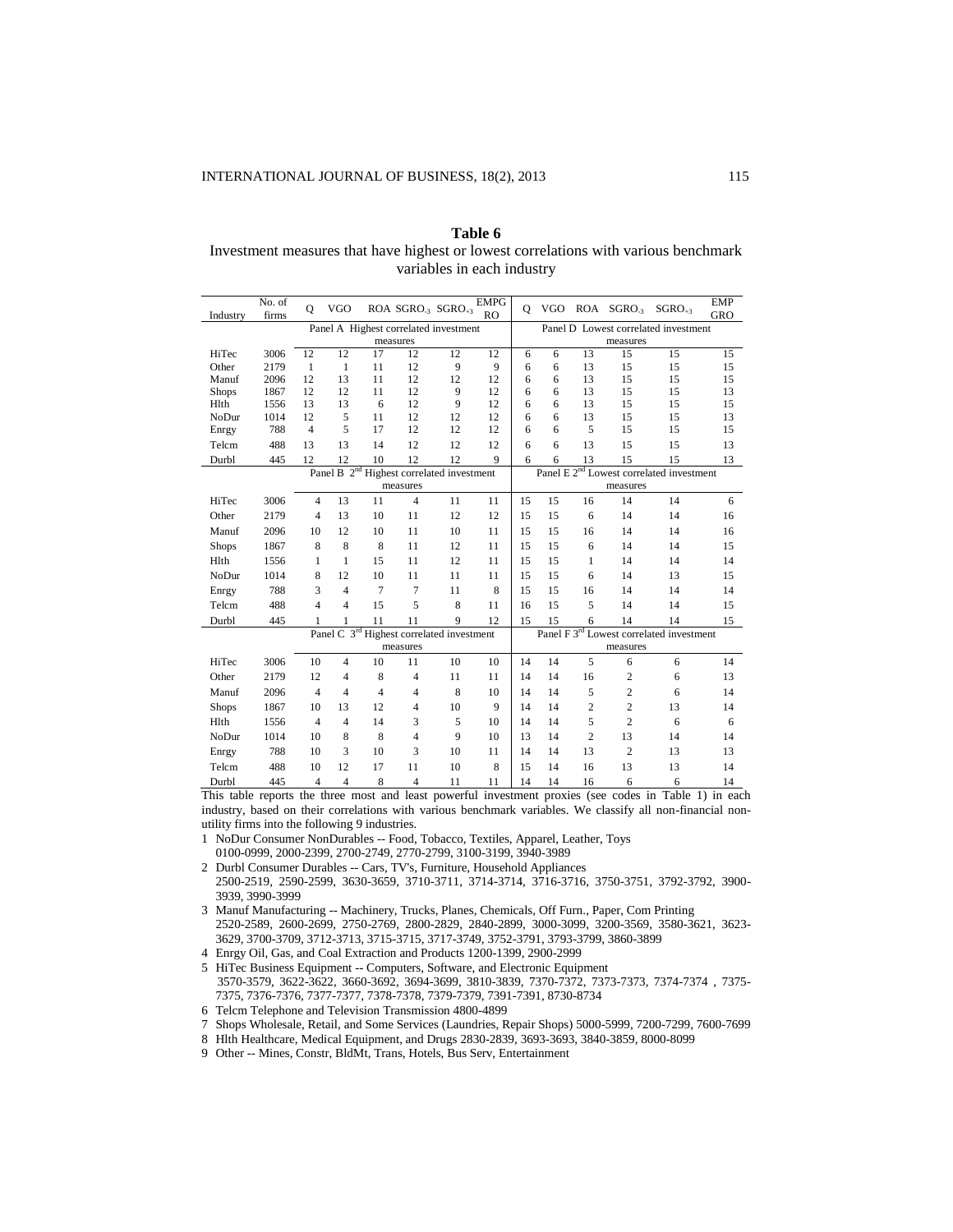accounting information. The choice of deflator may significantly affect the performance of capital-expenditure-based proxies. R&D spending is a good investment proxy in some industries but a poor proxy in others. We investigate several sources for the differences in performance of various investment proxies and documented that bettervalidated investment measures are more closely associated with future stock returns. The results may aid researchers in constructing investment proxies and help investors optimize investment strategies.

# **ENDNOTES**

- 1. Specifically, adjustment costs in investment are linearly homogeneous in investment.
- 2. Value of growth opportunity (VGO) is defined as the difference between firm value and asset-in-place. For details, see Richardson (2002).
- 3. We choose not to use growth in book value or earnings as the benchmark. Growth in book value firms may bias the test in favor of certain candidate investment proxies, e.g., growth in PPE.
- 4. The growth measure works better when potential fixed effects are present in other measurements. Thomas and Zhang (2002) apply a similar measure to proxy for investment: change in net PPE scaled by total assets.
- 5. The advantage of this measure is that it is most accurate in reflecting the cash spent in investing activities. A weakness of this measure is that it omits non-cash investing activities. Companies make investments that do not require cash. Noncash investing activities can be reported in a separate schedule that accompanies the statement of cash flows. Hence, we anticipate this measure to be less powerful than growth in long-term assets or growth in PPE.
- 6. For details, see definitions of TWX1 to TWX4 in Table 1.
- 7. VGO is defined as the difference between equity value (Compustat data25\*data199) and asset-in-place  $((1-\alpha r)BV+\alpha(1+r)X- \alpha rd)$ , where BV is the book value of common equity (data60), X is operating income after depreciation (data178), d is annual dividend (data 21), r is cost of capital 12%, and  $\alpha$  takes the value of 1.24. By this construction, a higher X (ROA) may result in a lower VGO.
- 8. In general, we find that a beginning-of-year deflator works better than an end-ofyear deflator. For exposition convenience, we do not present results for other variables with end-of-year deflators.
- 9. CAPX/A by construction may have a high correlation with ROA because ROA also has total assets in the denominator.
- 10. [http://mba.tuck.dartmouth.edu/pages/faculty/ken.french/data\\_library.html](http://mba.tuck.dartmouth.edu/pages/faculty/ken.french/)
- 11. Most firms' annual reports are released to the public within four months of their fiscal year ends.
- 12. Titman et al. report that their untabulated results are not sensitive to investment measures. Differences in samples, sample periods, and return measurements might account for the difference between our findings and theirs.
- 13. http://mba.tuck.dartmouth.edu/pages/faculty/ken.french/data\_library.html
- 14. CAPX/V1 is not coded, as it does not seem to be a valid investment measure at all.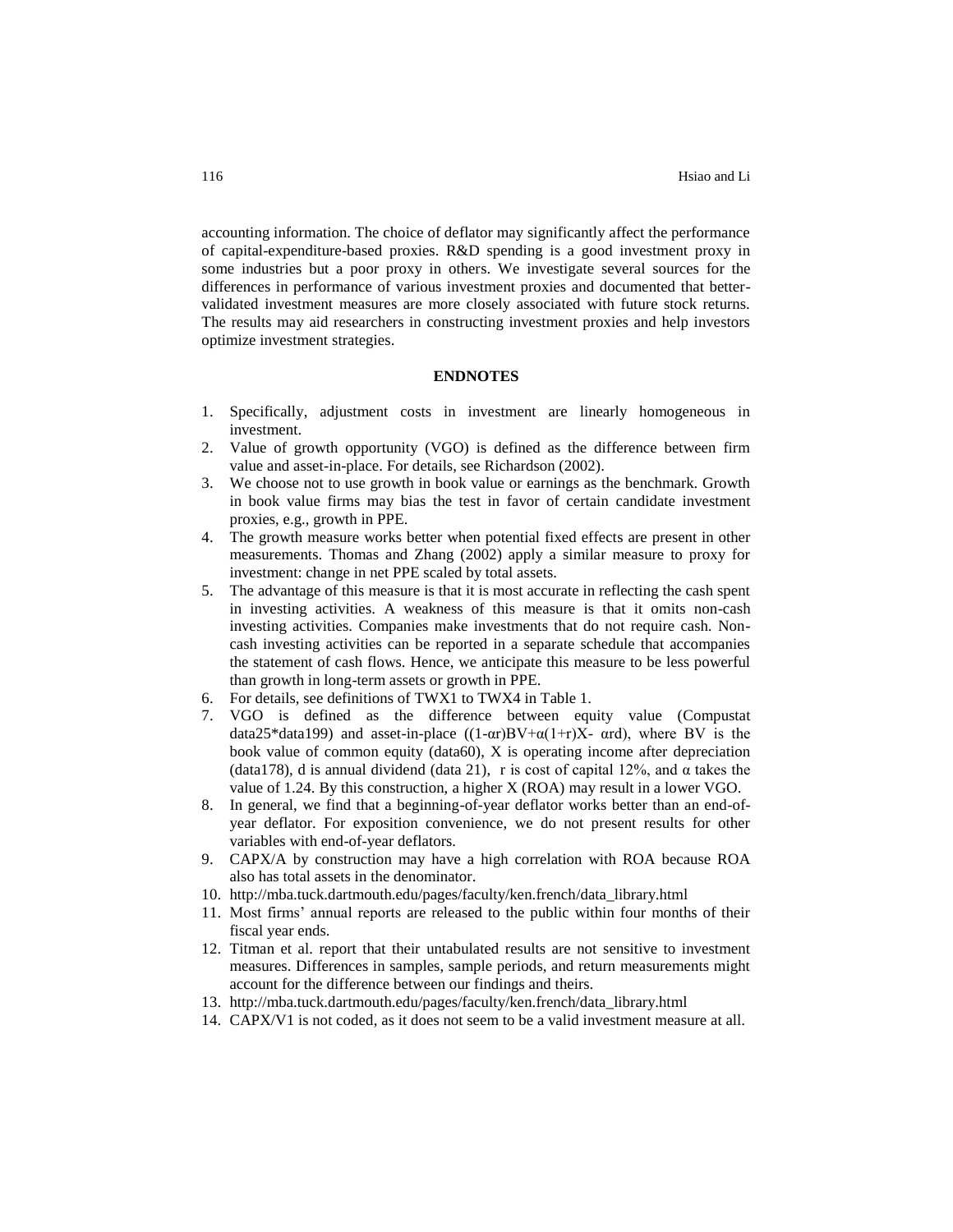#### **REFERENCES**

- Aggarwal, R., and A. Samwick, 2006, "Empire-builders and Shirkers: Investment, Firm Performance, and Managerial Incentives," *Journal of Corporate Finance,* 3, 489- 515.
- Aivazian, V., Y. Ge, and J. Qiu, 2005, "Debt Maturity Structure and Firm Investment," *Financial Management,* 107-119.
- Alti, A., 2003, "How Sensitive Is Investment to Cash Flow When Financing Is Frictionless?" *Journal of Finance,* 58, 707-722.
- Anderson*,* C., and L*.* Garcia*-*Feijoo*,* 2006, "Empirical Evidence on Capital Investment*,* Growth Options, and Security Returns," *Journal of Finance,* 61, 171-194.
- Baber, W., S. Janakiraman and S. Kang, 1996, "Investment Opportunities and the Structure of Executive Compensation," *Journal of Accounting and Economics,* 21, 297-318.
- Berk, J., R. Green, and V. Naik, 1999, "Optimal Investment, Growth Options and Security Returns," *Journal of Finance,* 54, 1153-1607.
- Biddle, G., P. Chen and G. Zhang, 2001, "When Capital Follows Profitability: Nonlinear Residual Income Dynamics," *Review of Accounting Studies,* 6, 229-265.
- Blanchard, O., C. Rhee, and L. Summers, 1993, "The Stock Market, Profit, and Investment," *Quarterly Journal of Economics,* 108, 77-114.
- Blanchard, O., F. Lopez-de-Silanes, and A. Shleifer, 1994, "What Do Firms Do with Cash Windfalls?" *Journal of Financial Economics,* 36, 337-360.
- Callen, J., J. Livnat, and S. Ryan, 1996, "Capital Expenditures: Value Relevance and Fourth-quarter Effects," *Journal of Financial Statement Analysis* (Spring), 13-24.
- Cleary, S., 1999, "The Relationship between Firm Investment and Financial Status," *Journal of Finance,* 54, 673-692.
- Fazzari, S., G. Hubbard, and B. Petersen, 1988, "Finance Constraints and Corporate Investment," *Brookings papers on Economic Activity,* 141-195.
- Fricke, E., and S. Fung, 2009, "Capital Investment Growth and Economic Risk Factors," Working paper, California State University East Bay*.*
- Gaver, J.J., and K.M. Gaver, 1993, "Additional Evidence on the Association between the Investment Opportunity Set and Corporate Financing, Dividend and Compensation Policies," *Journal of Accounting and Economics,* 16, 125-140.
- Hayashi, F., 1982, "Tobin's Marginal q and Average q: A Neoclassical Interpretation," *Econometrica,* 50, 213-224.
- Hsiao, P., and D. Li, 2012, "What is a Good Investment Measure?" *Investment Management and Financial Innovations,* 9, 8-19.
- Kallapur, S., and M. Trombley, 1999, "The Association between Investment Opportunity Set Proxies and Realized Growth," *Journal of Business, Finance & Accounting,* 26, 505-19.
- Kang, S., P. Kumar and H. Lee, 2006, "Agency and Corporate Investment: The Role of Executive Compensation and Corporate Governance," *Journal of Business,* 79, 1127-1148.
- Kaplan, S., and L. Zingales, 1997, "Do Investment-Cashflow Sensitivities Provide Useful Measures of Financial Constraints?" *Quarterly Journal of Economic,* 112, 169-215.
- Kashyap, A., O. Lamont, and J. Stein, 1994, "Credit Conditions and the Cyclical